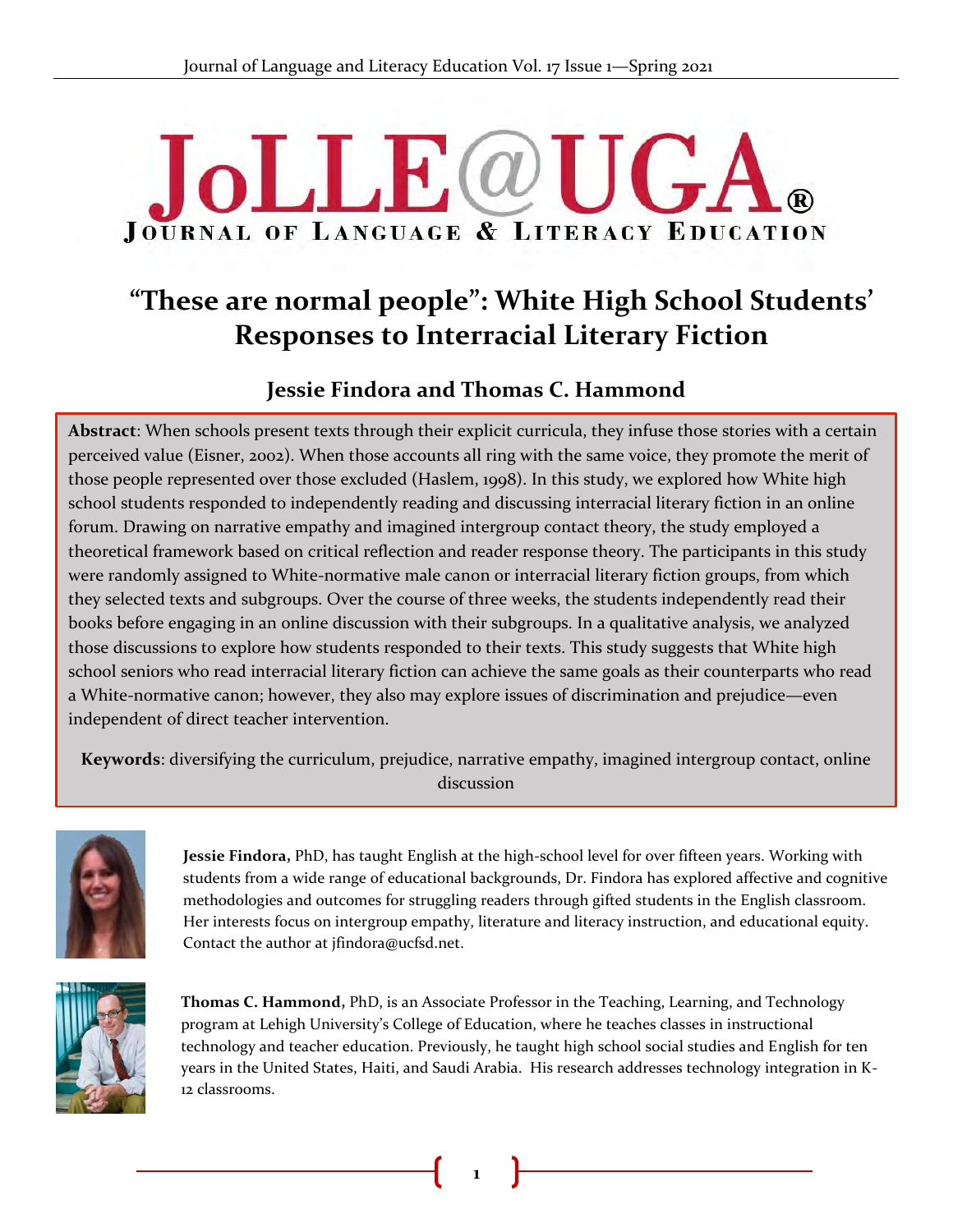#### **Introduction<sup>1</sup>**

already read a book about a slave girl," Dan said, plopping his copy of *The Color Purple* down on my desk. After explaining that the story isn't actually one of slavery, I asked if he'd already read a book about a rich White man. He laughed, rolled his eyes a little, picked up his book, and walked back to his seat. While he was more vocal, Dan wasn't alone in his response to the assignment. Like many others, these students were accustomed to the White-normative Western canon espoused by Bloom (1994), Arnold (1869), and Johnson (1765). This canon, composed almost entirely of White males  $\mathcal{L}$ 

(Bloom, 1994), is one of the most prevalent in the explicit English canon of schools today (Eisner, 2002; Skerrett, 2010; Thomas et al., 2017). When schools repeatedly present curricula that tell, again and again, the story of the same voice, the implicit message is clear: these are the voices—and people—that matter (Eisner, 2002; Haslem, 1998; Herrnstein Smith, 1988).

**"When schools repeatedly present curricula that tell, again and again, the story of the same voice, the implicit message is clear: these are the voices—and people—that matter."** 

were randomly assigned to either the control (Whitemale texts) or intervention (non-White-male texts) group before independently reading their books and discussing them online with a self-selected subgroup. The books and discussions were the only vehicles of change; the teachers did not directly instruct the students. In this article, the researchers examine how White high school students responded to multiracial literature compared to White-normative canon by conducting a document analysis on their online discussion posts and responses. We begin by situating this article among studies of narrative empathy (Keen, 2006, 2010; Hakemulder, 2000; Nussbaum, 2003) and imagined intergroup contact

> (Crisp & Turner, 2009), and framing the analysis through a reader response lens (Newton, 1997; Rosenblatt, 1964) that focuses on critical reflection (Mezirow, 1990; Beaufort, 2016). We then describe our methods of data collection and analysis, sharing findings and exemplars of student responses. Finally, we discuss our findings and the

implications for the research.

These findings add to the national conversation regarding the role of education in systemic racism, suggesting that the inclusion of authors and protagonists from various demographics in the English classroom leads to lasting positive changes in ethnocultural empathy. As the first study to examine the impact on White high school students of diversifying the high school English curriculum independent of direct teacher intervention, this study adds to the literature on imagined intergroup contact and narrative empathy. Where other studies have explored the impacts of representation in curriculum

This study investigated what happens when students are exposed to someone else's story, when an author and a protagonist do not look like the readers and many in their class. It explored the research question, "How do White high school seniors respond to interracial literary fiction, stories by and about people of other races than their own?" The participants, all proficient readers, were White students enrolled in predominantly White English classes (89% of the students in the classes were White) in a predominantly White high school (83% White; National Center for Education Statistics, 2019). They

article we use pronouns to refer to individuals that correspond with the pronouns that they use to refer to themselves.

<sup>&</sup>lt;sup>1</sup> We acknowledge that there is a gender spectrum and that myriad pronouns exist that we can use when referring to individuals in our writing. Throughout this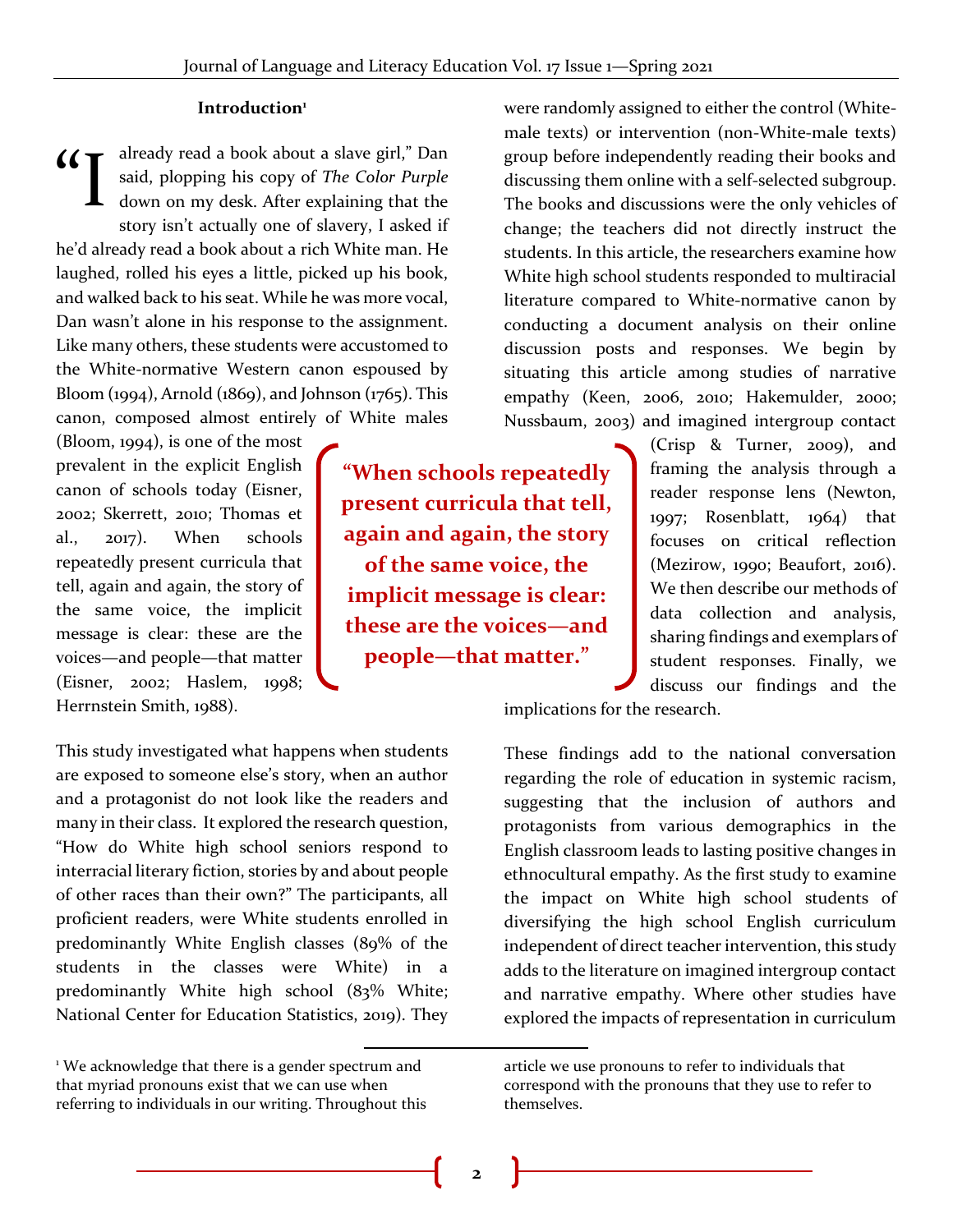for those not as widely included (Gutiérrez, 2008; Kirkland, 2014), this study is unique in its exploration of the effects on those who are accustomed to seeing themselves on the page. Ultimately, our analysis suggests that diversifying the English curriculum may allow White high school students to connect to non-White characters. These connections allow them to wrestle with issues of ethnocultural empathy and prejudice in cases where direct intergroup contact may be difficult because of the homogeneity of their community. Importantly, because students still apply the skills associated with literary analysis and Common Core English standards, these positive affective effects come bundled with gains in students' cognitive academic skills, allowing for growth across multiple realms simultaneously.

# **Theoretical Framework**

# **Narrative Empathy and Imagined Intergroup Contact**

Stories have transformative power (Igartua & Vega, 2015). Readers frequently report feeling deep emotions while reading, reacting strongly to characters and situations (Oatley, 1994). In a story, the protagonist's actions, feelings, and thoughts splash across the page, revealing both the situational and dispositional factors that elicit a character's responses and reactions. As such, readers gain an unusual opportunity to "climb into [someone's] skin and walk around" (Lee, 2006, p. 30). These moments, which generate cognitive alignment between the character and reader of a story, create an empathic narrative (Hammond, 2014). Stories that achieve the character identification necessary for an empathic narrative elicit powerful emotions in the reader (Igartua & Vega, 2015; Oatley, 1994). Literary fiction may increase moral awareness by allowing readers to experience disparate lives, perhaps becoming more understanding and less cruel (Rorty, 1989). Books may do so from two vantages: those that help

elucidate the effects of social practices and institutions and those that reveal the impact of personal traits on others (Rorty, 1989). Indeed, just as empathy may develop through mimicry, reaction, and conditioning (instruction by parents, for example), people also generate the feeling through active imaging (putting oneself in another's shoes) or language-mediated association (generating empathy for those about whom one reads or hears) (Hoffman, 2000), particularly because they do not "draw a bright line between the fictional and the real world" (Harris, 2004, pp. 49-51).

Readers may then transfer their empathic feelings from literature to real-world encounters (Mar & Oatley, 2008; Miall & Kuiken, 2002). Research has found that people who read about outgroup members (people from racial groups other than their own) may decrease stranger-induced anxiety as they develop a greater sense of familiarity and increase empathy (Hoffman, 2000; Keen, 2010; Mar & Oatley, 2008). In fact, the knowledge that a story is fiction may be what allows readers to open themselves to the vulnerability necessary to experience empathic change (Bal & Veltkamp, 2013; Keen, 2006). While literature may simulate a feeling the reader herself knows well, it does so from a safe aesthetic distance (Oatley, 1994). Such simulation may prepare readers to confront similar situations in their own lives, strengthening their social capabilities (Mar & Oatley, 2008). When readers live vicariously through the characters on the page, they mentally interact with them, regardless of race.

These interactions may include imagined intergroup contact, "the mental simulation of a social interaction with a member or members of an outgroup category (Crisp & Turner, 2009, p. 234), which holds implications for reductions of prejudice and stereotyping. To experience imagined intergroup contact, subjects need only envision positive communication of some sort with a member of an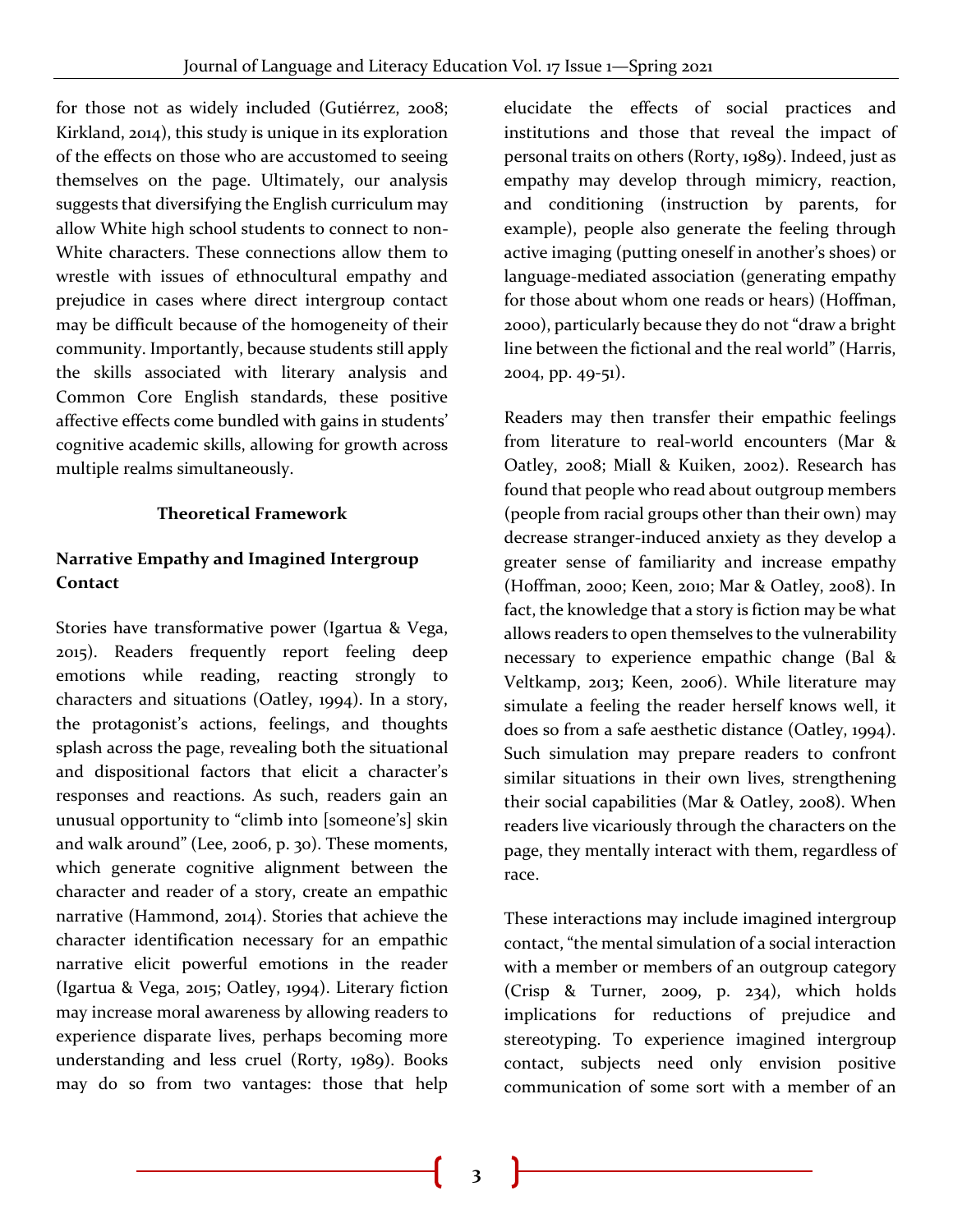outgroup, perhaps considering how they would feel and act (Crisp & Turner, 2009). Those individuals may have better intentions in interactions with outgroup members in the future (Husnu & Crisp, 2010), though Vorauer & Sasaki (2009) found that some subjects exhibited increased prejudice when they expected to interact with members of other groups. Nevertheless, imagined contact has proven to improve explicit (Harwood et al., 2011; Turner et al., 2007) and implicit outgroup attitudes (Turner & Crisp, 2010; Vezzali et al., 2012), as well as reduce negative stereotyping (Brambilla et al., 2012; Stathi et al., 2012). Therefore, imagined intergroup contact may have positive effects on intergroup attitudes and

relationships. That imagined intergroup contact may be stimulated by reading.

Importantly, these effects often generalize such that intergroup contact—imagined or direct with an individual may lead to transformed opinions about the individual's group (McIntyre et al., 2016; Stark et al., 2013). Additionally, research has indicated the possibility of secondary transfer effects, augmentation of beliefs not only

about the represented outgroup, but about other outgroups, as well (Harwood et al., 2011; Pettigrew, 2009). If reading creates imagined intergroup contact that decreases prejudice towards one individual, it may in turn decrease prejudice towards that individual's outgroup, as well as outgroups to which the individual does not belong (Harwood et al, 2011; McIntyre et al., 2016; Pettigrew, 2009; Stark et al., 2013), a momentous repercussion.

**"In order for books to elicit the effects of narrative empathy and imagined intergroup contact, students need to engage in critical reflection. It is through critical reflection that people make meaning of their experiences and the perspectives of others."** 

## **Critical Reflection and Reader Response Theory**

In order for books to elicit the effects of narrative empathy and imagined intergroup contact, students need to engage in critical reflection. It is through critical reflection that people make meaning of their experiences and the perspectives of others (Mezirow, 1990). Reflection allows for correction and adaptation of previously held beliefs, and it is through that process that people learn (Mezirow, 1990). Learning, in this model, requires a certain level of effort and discomfort. Reflection is strenuous. Dewey (1933) explained it as the action of "assessing the grounds of one's beliefs" (p. 9), a process by which people justify

> and evaluate their own positions. Critical reflection, then, involves a consideration of presuppositions and a willingness to transform assumptions (Mezirow, 1990). Vitally, written critical reflection may make thinking visible, aiding in critical transfer of skills and opinions (Yancey, 2016). The transfer enabled by critical reflection may lead to perspective transformation, the process by which people become acutely mindful of their perceptions and

viewpoints (socio-cultural distortions in particular), and in which they reconstruct those biases better than they were before (Mezirow, 1990). In order for transfer to occur, students must engage in three steps: "(1) The individual must '*detect'* the *possibility of similarities* between prior tasks and the current one, (2) then '*elect'* to *be motivated to engage in the comparative thinking* necessary for transfer, and finally (3) '*connect'* (i.e., *find a relevant relationship*) [all emphases in original] between initial learning and the transfer situation" (Perkins & Salomon, 2012, p. 252). These steps often arise naturally when

**4**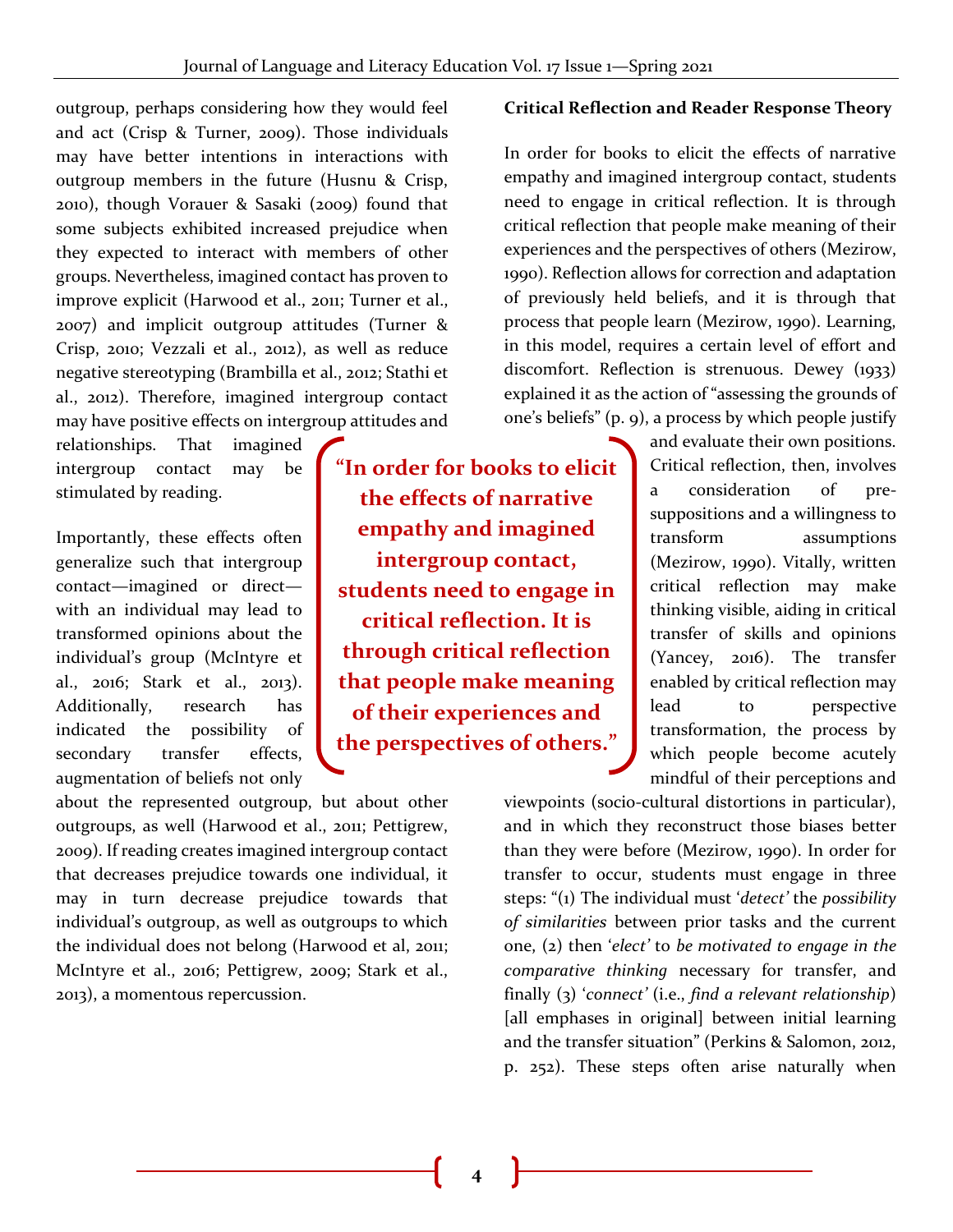students engage in critically reflective writing (Beaufort, 2016).

Such contemplation is a central tenet of the readerresponse theory, which calls for students to reflect critically on their own viewpoints when making meaning of a piece of literature (Newton, 1997; Rosenblatt, 1964). The theory concerns itself with the reader's reception of the text, rather than the author's intent (Newton, 1997). In Fish's (1970) estimation, reading is an active process, involving constructivism and synthesis. As a reader works through a text, they experience initial responses that may later be tempered by shifts within the text itself or connections within the reader's mind alone; they selfcorrect and self-order, synthesizing new information with old (Rosenblatt, 1964). Rosenblatt (1964) explains how the text serves both as a stimulus and a control:

> "The poem" is what the reader, under the guidance of the text, crystallizes out from the stuff of memory, image, thought, and feeling which he brings to it. To do this, he does not erase his own past experience or his own present personality. Under the magnetism of the ordered symbols of the text, he marshals his resources, and from them brings forth the new order, the new experience, which he sees as the poem. (p. 126)

Rosenblatt (1964) also emphasizes the impact of knowledge of how others have interpreted the text, a reflection that leads readers to reexamine elements they may have otherwise overlooked or exaggerated. Thus, knowledge of others' reactions and interpretations may be a critical component of Reader Response Theory.

# **Group Discussions and Online Discussion Platforms**

Additionally, purposeful conversation itself may lead to critical thinking skills that enable students to connect new information with schema, interpret and synthesize others' opinions, and make inferences (Gilbert & Dabbagh, 2005). Through dialogue, students collaborate and experience social negotiation, sharing various viewpoints and constructing their own (Gilbert & Dabbagh, 2005). Indeed, "knowledge construction occurs when students explore issues, take positions, discuss those positions in an argumentative format and reflect on and reevaluate their positions" (Jonassen et al., 1995, p. 16). Accordingly, while stories alone may induce some narrative empathy, theorists speculate that reflection, perhaps through writing, is an integral piece of the process (Hakemulder, 2000; Keen, 2010). Unfortunately, academic written responses to literature may be aimed, in an earnest quest for a higher grade, more at what students believe the teacher would like to hear than at actual student beliefs (Standley & Standley, 1970). Teachers and parents exert considerable influence on student response to literature (Kimmel, 1970).

Likewise, and perhaps even more so, peers shape the manners in which adolescents view the world (Erikson, 1993). Adolescents may be particularly susceptible to persuasion by the perspectives of classmates (Erikson, 1993); additionally, people may be more vulnerable to social norms and the opinions of in-group members, a phenomenon known as *group effect* (Blocker & McIntosh, 2017). However, class discussions and perceptions of social norms may lead to shifts in prejudicial thoughts in juveniles (Bandura, 1977). Generally, research has demonstrated that people consider social norms when expressing intergroup attitudes (Blanchard, Crandell, Brigham, & Vaughn, 1994), but while peers may hold different statuses within their groups, online discussions may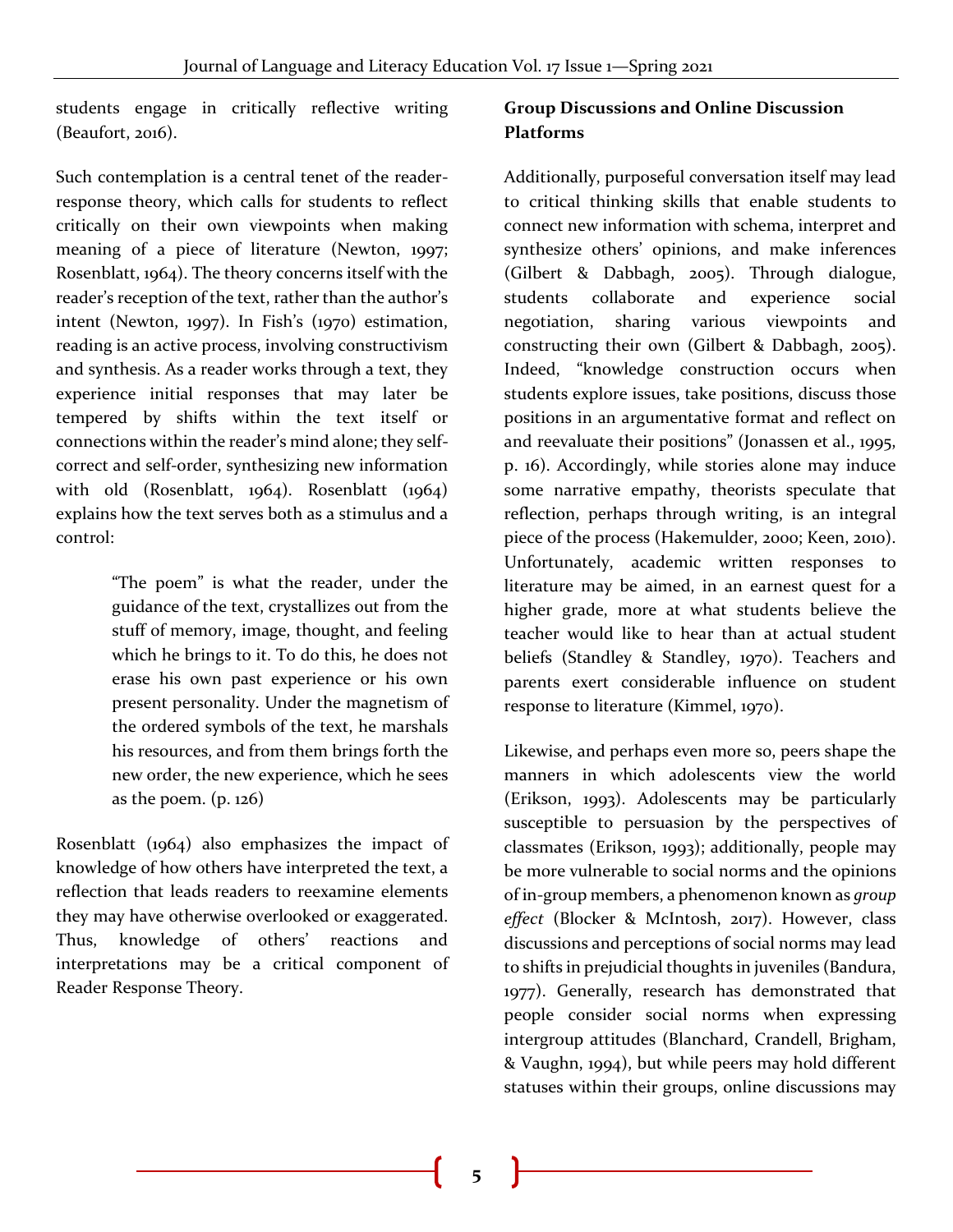reduce the influence of high-status group members, leading to greater equality in influence by all group members (Dubrovsky, Kiesler, & Sethna, 2009). Asynchronous discussion, a form of computermediated communication (CMC) that exists in many online learning forums, allows students to respond when convenient, as well as to reflect further on points made by classmates, developing higher-level responses than they might have in a face-to-face interactions (Gilbert & Dabbagh, 2005). The lack of teacher intervention in online discussions may lead students to digress from the curricular focus of an assigned discussion (Mikulecky, 1998), a fact that in this case may have been discourse that is more conducive to affective outcomes. While CMC discussions lack some personal qualities, such as gestures, eye-contact, and other physical interactions, Mikulecky (1998) found that they led to more constructivist, student-led suggestions than did in-class discussions, with a higher level of debate and interaction.

The variance between web-based and in-person discussions may be in part due to an online disinhibition effect (Suler, 2004). When people communicate online, they may behave in ways that they otherwise might not. Suler (2004) names six components that might lead to the behaviors disinhibition allows: dissociative anonymity, invisibility, asynchronicity, solipsistic interjection, dissociative imagination, and minimization of authority (pp. 322-324). In class-based group chats, invisibility may allow students to avoid judgment for the manner in which they phrase a comment, as well as granting them the opportunity to evade the facial and body-language responses their comments may elicit. Likewise, the asynchronicity that prevents immediate backlash creates a safer space for the disclosure of potentially hazardous opinions. Solipsistic interjection, the merging of the self with the other (in such cases, subjects may imagine their own voices when reading others' comments, for

example) that occurs in the mind, is more likely to transpire in an online environment, as well. Dissociative imagination allows people to believe (implicitly or explicitly) that the characters they become online are different from the people they are in real life. Finally, the online environment may minimize students' awareness of the teacher or authority figure, leading to more constructivist discussions (Suler, 2004). Thus, through online discussion forums, students may be more willing to discuss topics that might induce anxiety in face-toface interactions. The format is not without its drawbacks, however; students in online courses cited technology "hiccups," "feeling lost in cyberspace," and a lack of personal connection as negatives for the model, even when their overall experiences were positive (Mansour & Mupinga, 2007). Additionally, online formats have wide ranges in effectiveness across socioeconomic levels, often leading to increased achievement gaps (Baum & McPherson, 2019), so online discussions may not be consistently impactful across various environments.

# **Context and Method**

The data presented in this study are drawn from a broader mixed-methods study on the impact of interracial literary fiction on the ethnocultural empathy of White high school students (Findora, 2020). In that study, the researcher documented how, quantitatively, White high school students who read and discussed interracial literary fiction—unlike those who read White-normative canon or those who did not read at all—experienced a significant increase in ethnocultural empathy after reading and discussing only one text online. This analysis considers the qualitative aspect of that study, which revealed the manners in which students responded to the texts in their discussion posts and responses. Though this article focuses on the qualitative responses, it is framed by the greater context of the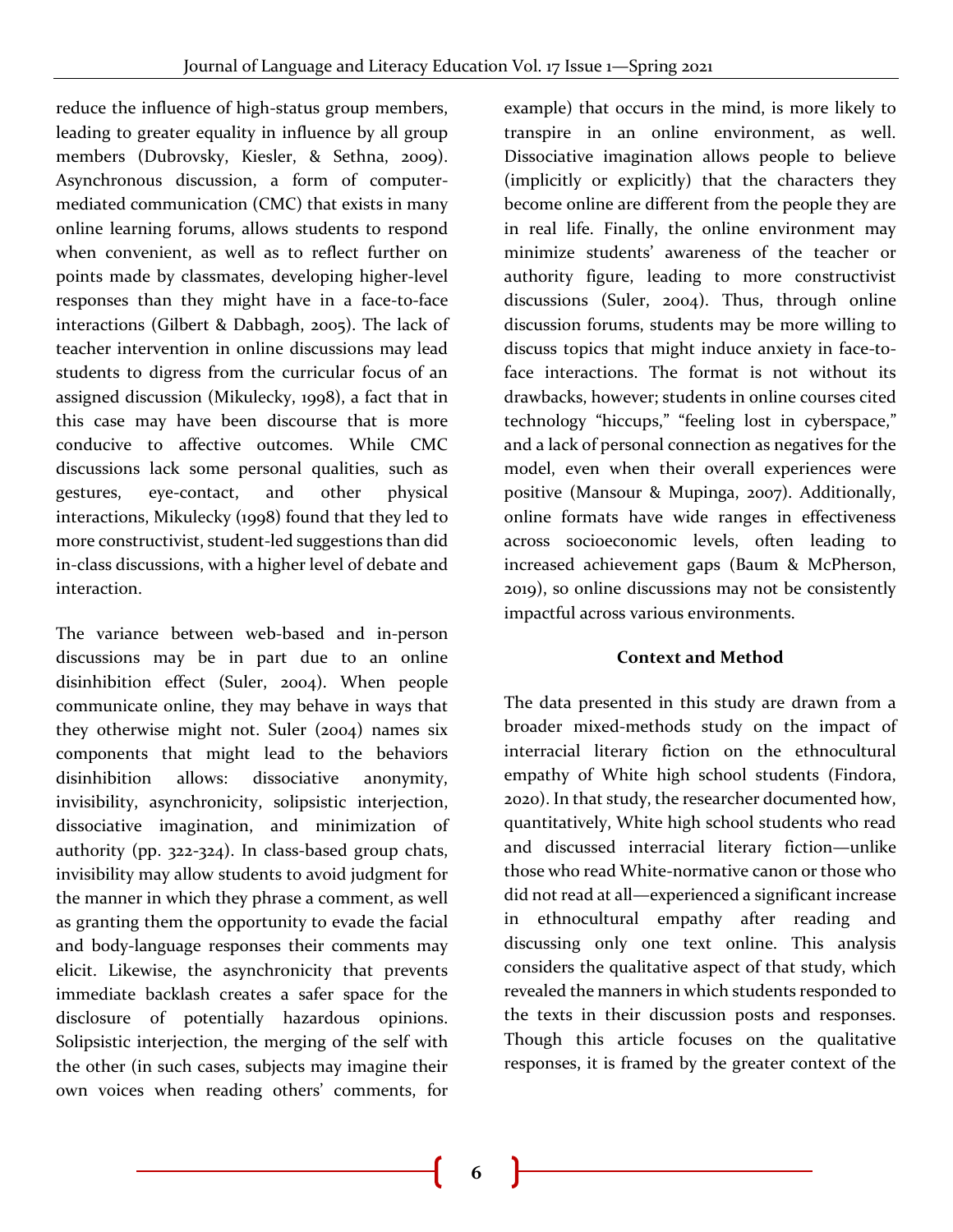mixed-methods study. We refer to this source to contextualize the qualitative findings.

#### **Positionality**

As qualitative researchers, our identities and experiences shape our analyses. As White Americans who attended primarily White schools from preschool through graduate school, we have always been members of the dominant and represented class in our education. When Jessie taught at a racially and socioeconomically diverse high school, she began to recognize the discrepancy between those faces she saw before her and those who were prominent in American politics and power structures, including the high school literary curriculum. She realized that, in class, she repeatedly asked students to read stories by and about people who looked like her and who were already well-represented in American society. Conversely, the school's curriculum included few or no stories by or about people of other races, genders, and backgrounds. When Jessie moved on to a predominantly White, high-socioeconomic-status high school, she saw and heard the ramifications of this exclusion. Students in this school, while often verbally asserting their open-mindedness, seemed to be ignorant of their repeated microaggressions and statements of implicit bias, sometimes arguing that privilege does not exist. Jessie's new students did not seem to realize that their generalizations were broad or inaccurate in myriad cases, and many of them were open to reviewing their perspectives when presented with evidence otherwise. Having been a White student exposed only to the stories of people like herself before working in her previous district, Jessie wondered if books could have effects similar to that of direct intergroup contact.

As an international-school teacher, Tom had encountered the same mismatches between the classroom community and the assigned curriculum, but with stark contrasts in race and nationality. After

teaching a traditional American literature curriculum (Hawthorne, Hemingway, Salinger, Updike, and the like) in both the United States and then at a private school in Haiti, he began to reflect on the ways in which students approached the texts, whether as purely academic exercises or opportunities for personal connection and growth. The work of Edwidge Danticat and other Haitian authors became an emerging interest, particularly as contrasted with non-Haitians' writing about the country and its people. He also saw the opportunities for engaging students with issues of race, gender, socio-economic class, and language, even when reading seemingly ingroup texts such as Jean-Robert Cadet's *Restavec*. In his current work, Tom encourages teacher education students at Lehigh University to view the curriculum as a vehicle for counter-socialization, along with other, more traditional academic aims. Jessie's research plan, framing students' literature reading as simulated intergroup contact, presented an opportunity to empirically examine this assertion.

#### **Context and Participants**

During this study, Jessie was employed in the predominantly White high school in which the study took place. As a teacher of twelfth-grade English (British literature), she regularly taught texts from the White-normative canon, as she had for the preceding ten years of her employment. The students to whom she taught these texts, however, now came from a racially and socioeconomically homogeneous population in southeastern Pennsylvania. The students in this school district were 82.9% White, 11.3% Asian, 5.8% any other race (National Center for Education Statistics, 2019). The 2018 median household income was \$92,107 (Point2, 2020) compared to \$60,905 for Pennsylvania as a whole (Department of Numbers, 2020), making the district well above average socioeconomically.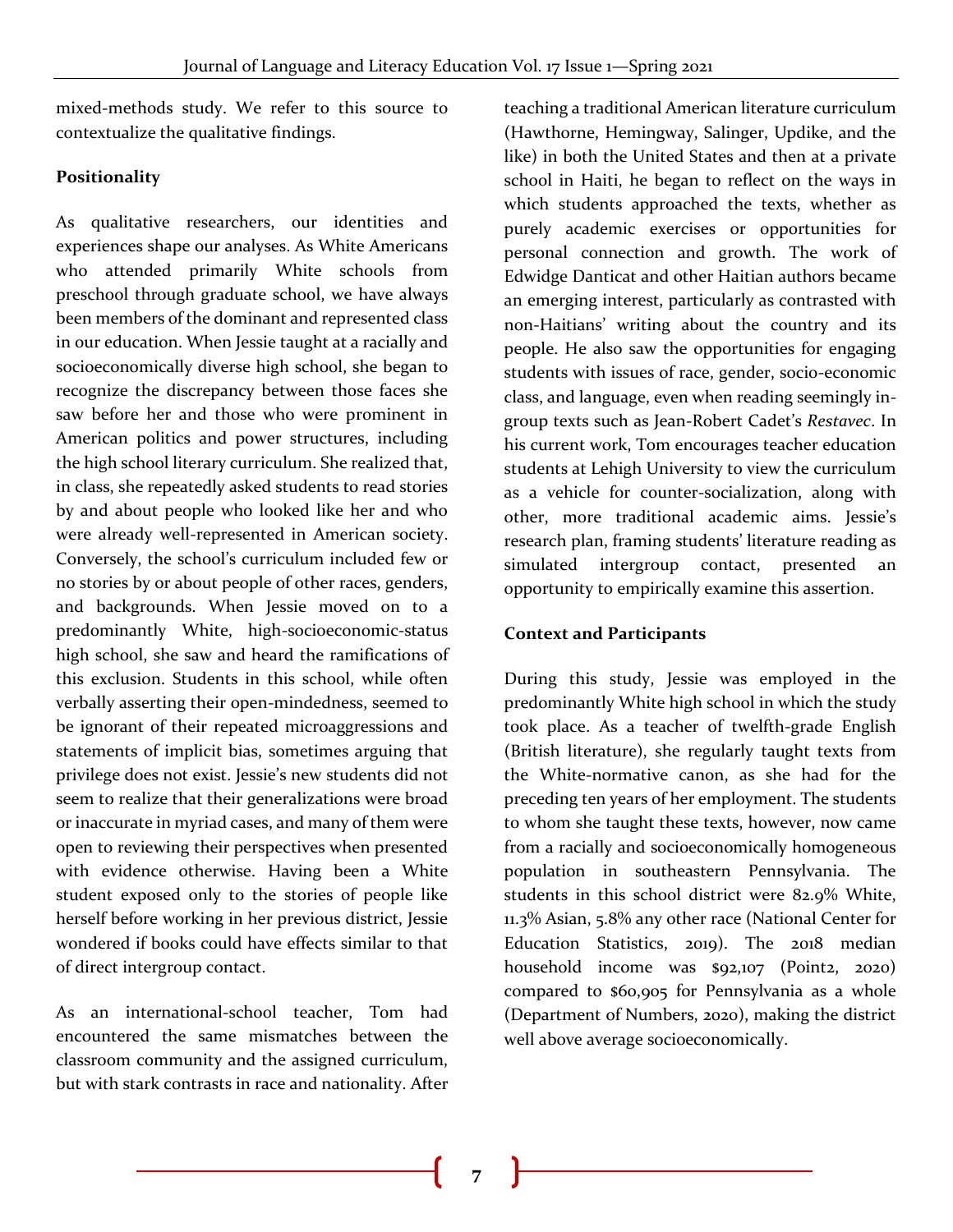#### **Table 1**

| Group     | $\mathbf n$ | Read All | Read<br>More than<br>Half | Read Half<br>or Less | Read Online<br>Sources Only | Did Not<br>Read |
|-----------|-------------|----------|---------------------------|----------------------|-----------------------------|-----------------|
| Control   | 55          | 28       | 8                         | 3                    | 12                          | $\overline{4}$  |
| Treatment | 54          | 27       | 14                        | $\overline{4}$       | 8                           | 1               |
| Total     | 109         | 55       | 22                        | 7                    | 20                          | 5               |

*Self-reported Reading Completion Consenting White Students*

In total, approximately 200 high school seniors across ten classes (three teachers) were invited to participate, and 77 participants completed all parts of the study. While all students in the classes were assigned the readings and discussions, only the results of the White students who self-reported completing at least half of their assigned texts were considered in order to ascertain the effect of the literature on those who were accustomed to seeing their own race in the curriculum. Some groups were entirely racially homogeneous, and some groups contained non-White and White members; the researchers explored these possible confounds in their analyses of the data, reviewing the qualitative outcome of the difference by comparing and contrasting the racially homogeneous groups' responses with the racially heterogeneous groups' responses. Attrition also occurred due to lack of consent for analysis; students and parents received assent and consent forms that outlined the nature of the study, and some declined to have their data analyzed (See Table 1 for Self-Reported Reading Completion). The participants all demonstrated proficient or advanced reading and analysis skills according to the Keystone state assessment. They were members of ten Honors- or Academic-level

classes with teachers who ranged in age from 37 to 66-years-old, with teaching experiences ranging from 14 years to 44 years. There was no difference across teachers in terms of student consent percentages, but there were dissimilarities in

terms of reading and survey completion, as is endemic to this type of research. As the students were all enrolled in an authentic setting in field research, they formed a convenience sample from which they were randomly assigned to treatment or control groups. Selected from ten classes across three teachers, these students were less likely to demonstrate effects from any potential influence of one teacher or set of classmates; likewise, the fact that the readings and discussions happened independent of teacher intervention decreased teacher impact on the intervention, as well.

#### **Design and Data Collection**

Prior to the study, the students were randomly assigned to either control (White-normative canon) or treatment (interracial literary fiction) groups. Within those larger groups, the students self-selected smaller groups with whom they chose independent reading books from assigned lists. All of the texts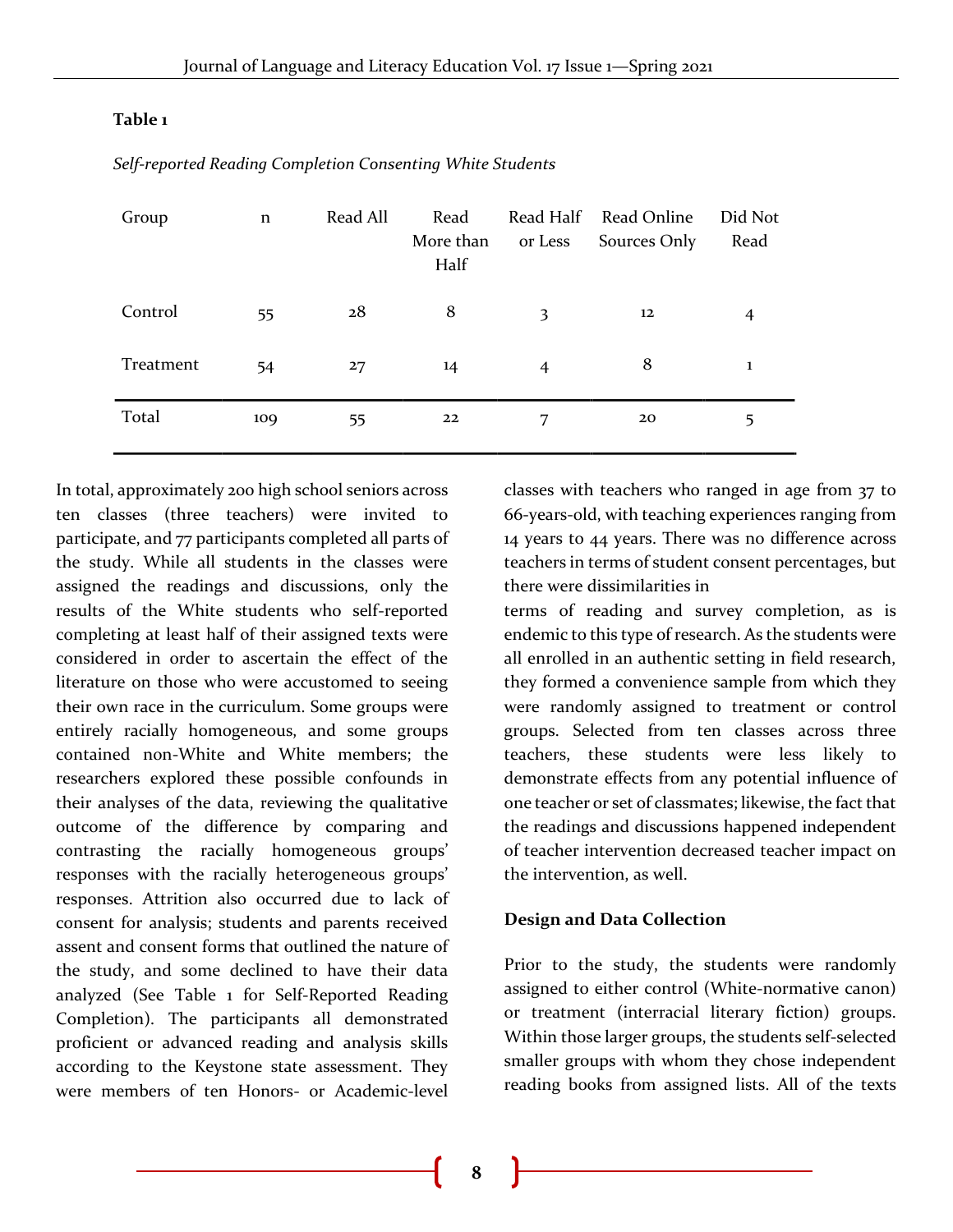were drawn from the school-board's approved list of independent reading choices, purposefully maintaining comparability between the option lists for each group. All of the texts have won renown through literary prizes or critical reviews; all enjoy success in popular reviews, as well. Within each group there were choices that were newer or older and shorter or longer. Groups selected their texts after examining physical copies of all of the books from their assigned lists. The students who were assigned to read interracial literary fiction selected *The Color Purple* by Alice Walker, *How the Garcia Girls Lost Their Accents* by Julia Alvarez, *The Kite Runner* by Khaled Hosseini, *One Hundred Years of Solitude* by Gabriel Garcia Marquez, *Purple Hibiscus* by Chimamanda Ngozi Adichie, or *Things Fall Apart* by Chinua Achebe. Each of these books has both a non-White author and protagonist, and each book

was selected by at least one group, though *The Color Purple* was by far the most popular selection with seventeen students electing it. The students who were assigned to read the White-normative canon selected *Dracula* by Bram Stoker, *Dune* by Frank Herbert, *Grendel* by John Gardner, *The Once and Future King* by T. H. White, or *The Road* by Cormac McCarthy. Each of these texts is both by and about While males. No groups elected to read *The Once and Future King*, but at least one group chose each of the other texts, with *The Road* being the most popular selection with seventeen students picking it.

Once students had selected their groups and texts, they had three weeks to read their literature and discuss it in an online discussion forum, where only the students' self-selected groups were able to see their posts and responses. Students were to write one reader-response post of at least ten sentences before

# **Table 2**

*Categories and Subcategories in Qualitative Discussion Posts and Responses*

| Categories |                                            |  |  |  |  |
|------------|--------------------------------------------|--|--|--|--|
|            | 1. Academic Education                      |  |  |  |  |
|            | 2. Emotional Reaction                      |  |  |  |  |
|            | 1. Positive Reaction                       |  |  |  |  |
|            | 2. Negative Reaction                       |  |  |  |  |
|            | 3. Novelty                                 |  |  |  |  |
|            | 3. Understanding                           |  |  |  |  |
|            | 1. Individual Connection and Understanding |  |  |  |  |
|            | 2. Cultural Awareness and Generalization   |  |  |  |  |
|            | 4. Contextualization                       |  |  |  |  |
|            | 1. Distancing Contextualization            |  |  |  |  |
|            | <b>Empathizing Contextualization</b><br>2. |  |  |  |  |
|            | 5. Group-member Interaction                |  |  |  |  |

*Note.* This table details the categories derived from the qualitative data, broken by subcategories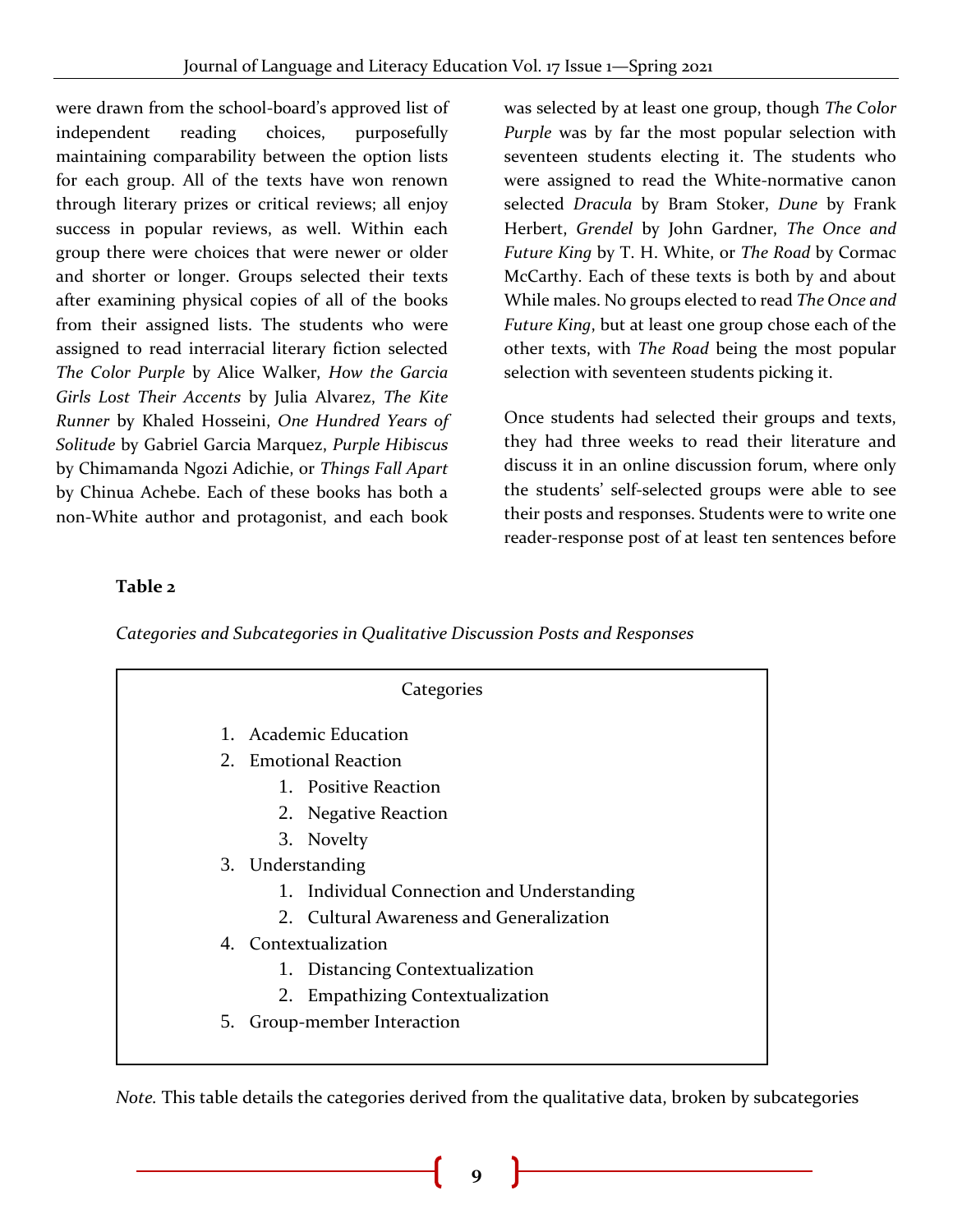selecting two other group members' posts to respond (also in at least ten sentences). The reader-response prompt, "Make an analytical/evaluative discussion post about your reading," was broadly constructed intentionally in order to allow the students and the texts themselves to drive the discussions, lessening teacher intervention. Students were unable to see their group members' posts until they posted their own responses.

## **Methods of Data Analysis**

Examining both the discussion posts and responses, we conducted a document analysis to explore the students' critical reflections (Bowen, 2009) in order to discover themes (Creswell & Plano Clark, 2017). We examined the length and content of posts and responses, quantitizing data and always striving for objectivity (Bowen, 2009, Creamer, 2010), constantly engaging in reflexivity (Pillow, 2003). Through the Constant Comparative technique (Glaser & Strauss, 1967), we used open coding (Merriam & Tisdell, 2016; Saldaña, 2016) and line-by-line analysis (Charmaz, 2008) to scrutinize how each post and response compared and contrasted with the others to determine inductively patterns and themes. Next, we conducted axial coding (Boeije, 2010), removing redundancies, identifying prominent concepts, and sorting codes into categories in an effort to produce synthesis (Saldaña, 2016). Going through the data through this lens, this sorting again included constant comparisons with previous incidents across groups within the category (Glaser & Strauss, 1967) and reflexive considerations (Pillow, 2003). Like the codes, some categories emerged from the literature review, and some emerged from the discussion posts themselves. Throughout this process, we constantly reflected on our own biases and strove to uphold objectivity. We peer-debriefed posts with colleagues and advisors of multiple races and looked for data that supported alternate explanations, including

conducting discrepant case analyses (Merriam & Tisdell, 2016; Pillow, 2003).

Deductively, we had initially expected categories and codes for individual posts to include mention of internal/external attribution or transportation, as well as those categories designated by the Scales of Ethnocultural Empathy (Wang et al., 2003); these concepts all arose from the literature review in the larger mixed-methods study. In some cases, these codes and categories worked, and in others, they did not. Thus, we discarded those codes and categories that did not appear prominently in the data and inductively created new codes and categories through open coding (Merriam & Tisdell, 2016). Some units required simultaneous coding (coding the same unit in two categories; Saldaña, 2016) because "social interaction does not occur in neat, isolated units" (Glesne, 2011, p. 192), primarily those units in which students were engaged in group-member interactions about other categories. At this point, we settled on the categories and subcategories in Table  $\overline{2}$ .

After determining the categories, we sorted the units that met the conditions of each category and analyzed the frequency, word count, and contents of each, leading to overarching themes. As Daley & Onwuegbuzie (2010) did, we dichotomized the themes and codes, scoring them as "1" if present and "0" if not present. Through these analyses, we were able to better understand how students experienced and reacted to the intergroup literature, and why they responded the way that they did. Additionally, we examined group interactions in order to consider the impact of group effect (Brauer et al., 2001), paying particular attention to the impact of an intergroup member on students' responses to one another's posts. Through an investigation of group effect, we were able to determine an impact of perceived social norms on the manners in which students experience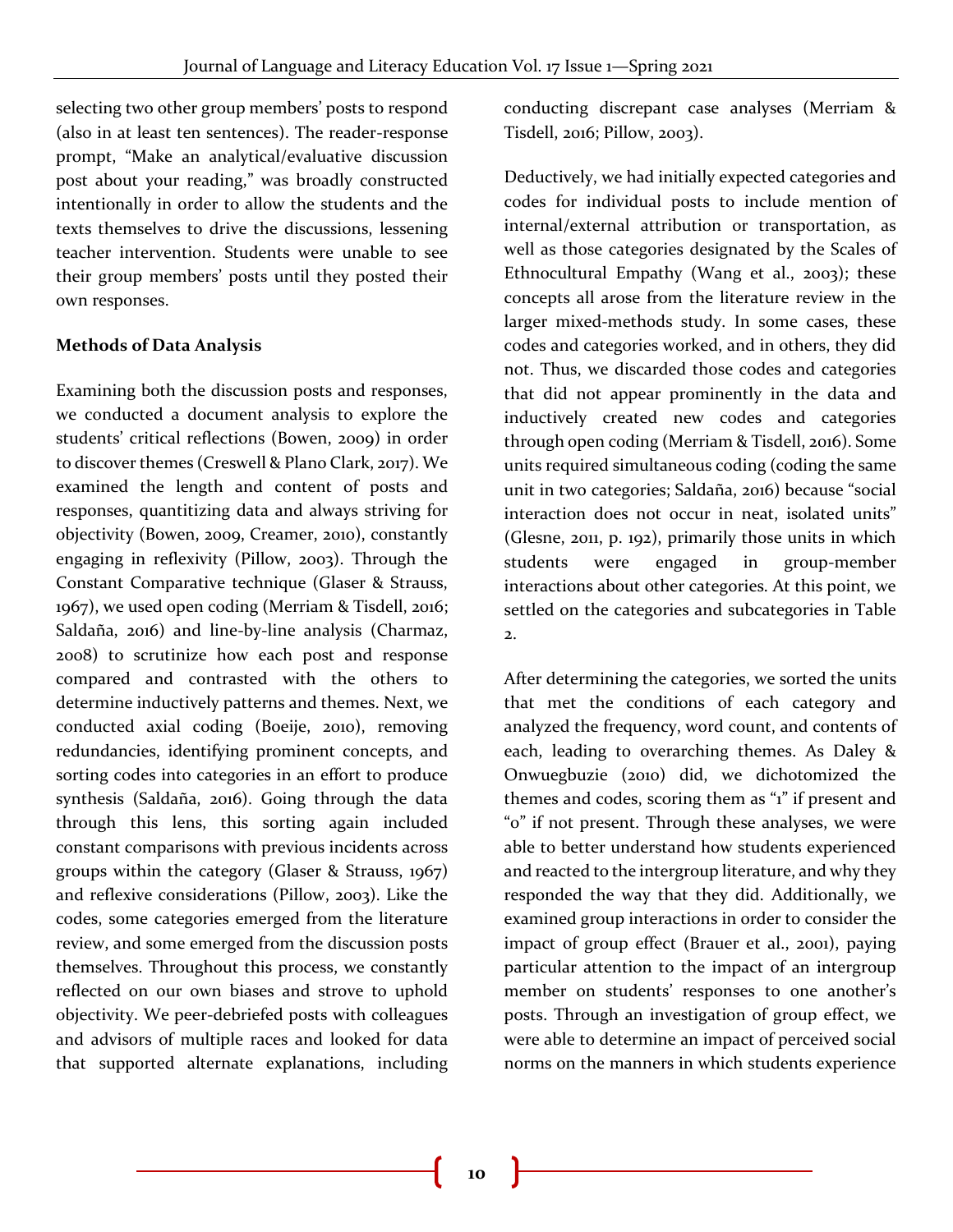intergroup literature, including how some voices influence others.

#### **Findings**

After completing the document analyses, we determined four major findings: students still discussed topics traditionally covered in academic standards, made more positive comments about interracial literature than about White-normative literature, were able to make connections with characters regardless of race, and were more likely to discuss issues of discrimination—albeit with distancing contextualization—when reading interracial literary fiction.

# **Finding One: Academic Education**

In both the intervention and the control group, all of the students discussed the literary elements: plot, setting, theme, characterization, conflict, point of view, symbolism, and archetypes. Students in both the control and treatment groups tended to default to these standards when responding to literature. Indeed, of the 77 students whose qualitative data we analyzed, all but one made at least passing reference to those narrative elements, with comments like "Jaja and Papa are interesting foils: Papa sends all his grace outward to strangers while Jaja focuses all of his strength on Mama and Kambili," "I don't think that there needed to be a greater focus on the setting. It could have distracted readers from all of the interactions between the characters and I think that the setting was also shown enough through the characters," and "The boy symbolizes the hope for humanity." *Academic Education* by far represented the most common topic of discussion: of the 63,369 words written on the discussion boards, 32,966 (52%) of them were about academic topics. There was a discrepancy between the control and treatment groups, however. Where Academic Education accounted for only 46% of treatment-group word

counts, it comprised 58% of control-group word counts. The levels of analyses were similar between the two groups; both contained posts that consisted primarily of summary as well as posts that exhibited eloquent and profound analyses. For example, the treatment group posts contained contributions that were lower-level, "Incestuous and unfaithful relationships, such as that of Rebecca and José Arcadio, or Aureliano Segundo, Petra Cotes, and Fernanda del Carpio were frowned upon but not prevented" and higher-level,

> The vast character arc that Kambili travels is well done….for example, her laughter, and, really, her voice, is connected to her independence, and she only starts to speak and clear the "bubbles from her throat" when she is free to bloom like a Hibiscus.

Likewise, the control group also presented lowerlevel summaries:

> Dune takes place on an alien planet, with some characters being aliens. However, the characters have real things like a bible, But for some reason, the Bible is super tiny, and you can't read it without an e-reader type device, so I don't get the point of it. Think 'Honey I shrunk the kids' but now it's "Honey I shrunk the word of God'. Why not just have either a normal sized bible or a digital one.

The control group demonstrated higher-level analyses as well:

> At first I thought the "okay"s were to just show the lack of education or something along those lines, but then I thought more. Okay is not like a yes that has a sense of thought and confirmation; okay is more a kind of unknowing acceptance. I think that okay is supposed to show the blind acceptance of things in their journey and the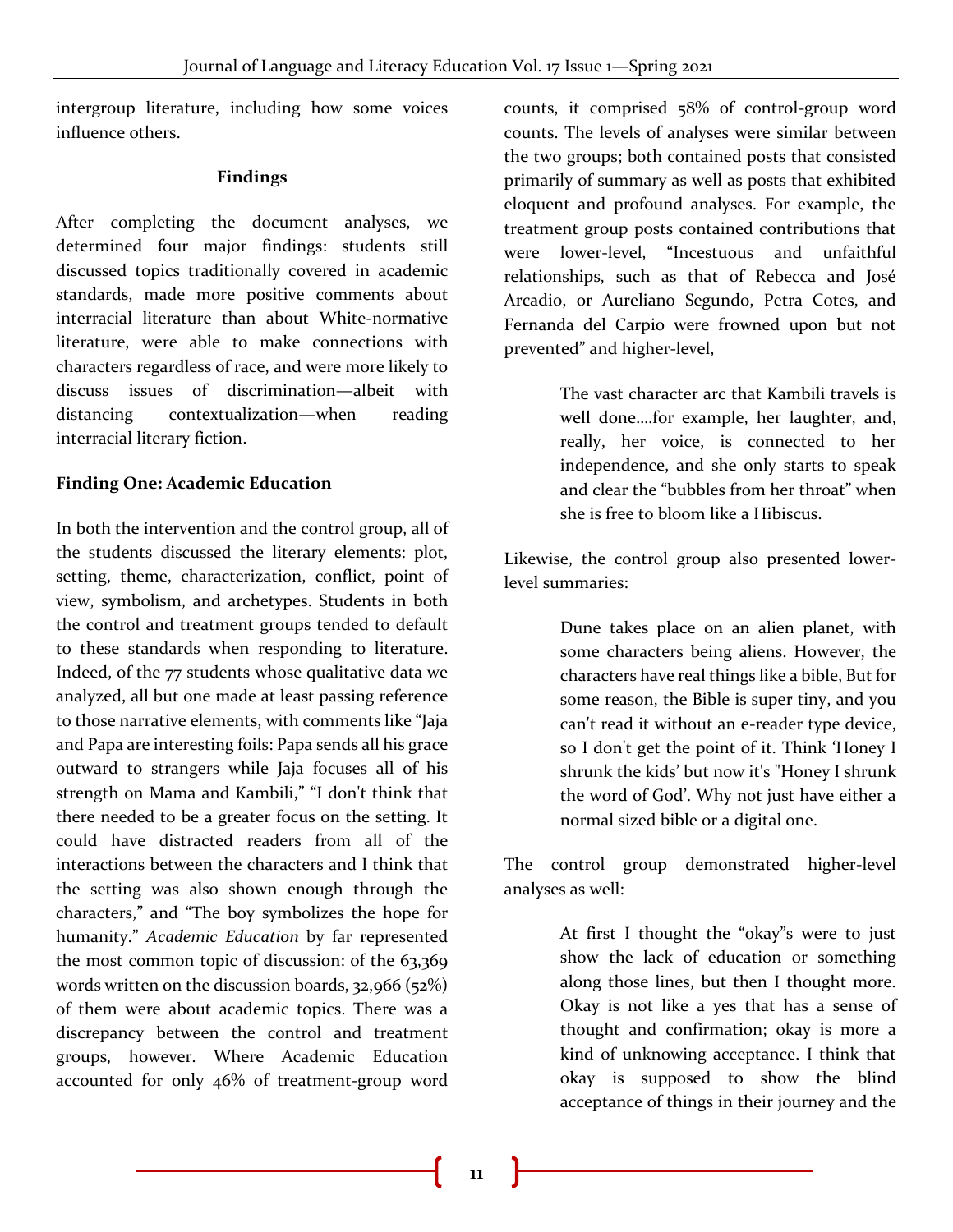trust that the boy and the man have in each other.

In lower-level posts, students tend to summarize events from the plot without adding any of their own insights or opinions, while in the higher-level posts, students dug deeper to add their own readerresponse perspectives, breaking the text apart and analyzing individual components to solve the puzzle that is literature. Generally, students in both groups did what the common core English standards ask them to do: they analyzed the text in terms of literary elements and traditional scholarship.

# **Finding Two: Positive Comments about Interracial Literature**

Where student responses did diverge sharply between the control and the treatment groups was in terms of positive and negative reactions. Among students who read White-normative literature, 61% made positive comments about their books and 67% made negative comments. (Some made both positive and negative comments.) Among readers of interracial literature, 83% expressed their positive reactions and only 20% made any negative comments. Among these readers, their described reactions were often effusive:

- "Wow. Simply, wow. Celie and her journal entries to God have officially found a spot on the list of one of the most important books I've ever read."
- "*The Color Purple* was an incredibly important book in my life."
- "I am not hesitant to say that this is one of the most astounding novels I have ever read."
- "I loved this book."
- "After reading *Kite Runner* I found this book to be one of the best I have ever read for school."

Treatment-group students considered the books "important" (9 of the 41 treatmentgroup students used this exact word to describe their books, "eye-opening, hispanics [*sic*] and people with different skin color in 2019. I will say it again, I thought this book is incredibly important and still incredibly relevant in the issues we face today.

The student's capitalization error may result from a lack of instruction on this topic and points to the ongoing debate regarding it amongst scholars and journalists alike (Eligon, 2020). Twelve of the students who discussed these issues also commented on the worth of the texts themselves, explaining that books like these "demonstrate the power of literature and how it can truly open our eyes to a whole new world." In fact, 90% of the students who read interracial literary fiction broached topics of cultural appreciation or racial prejudice, expressing the necessity of discussing these books and learning about the topics contained therein. Forty-six percent of the students who read interracial literary fiction specifically commented on how the books helped them to feel "informed on other cultures more than usual" and suggested that they "could be a good way to let people realize all of the injustices that people face."

Students who read White-normative canon did not generally discuss issues of prejudice or culture. In the discrepant-case analysis, we found that the only five students who read White-normative canon and made comments of this kind did so in reference to the eponymous characters in *Grendel* and *Dracula.* Both of these characters represent races and species that are never actually identified, but both are excluded physically and socially from the rest of their societies. Students responded by saying that "A couple major lessons through this book are to not judge someone for their appearance and there is always two sides to every story." The few comments about prejudice and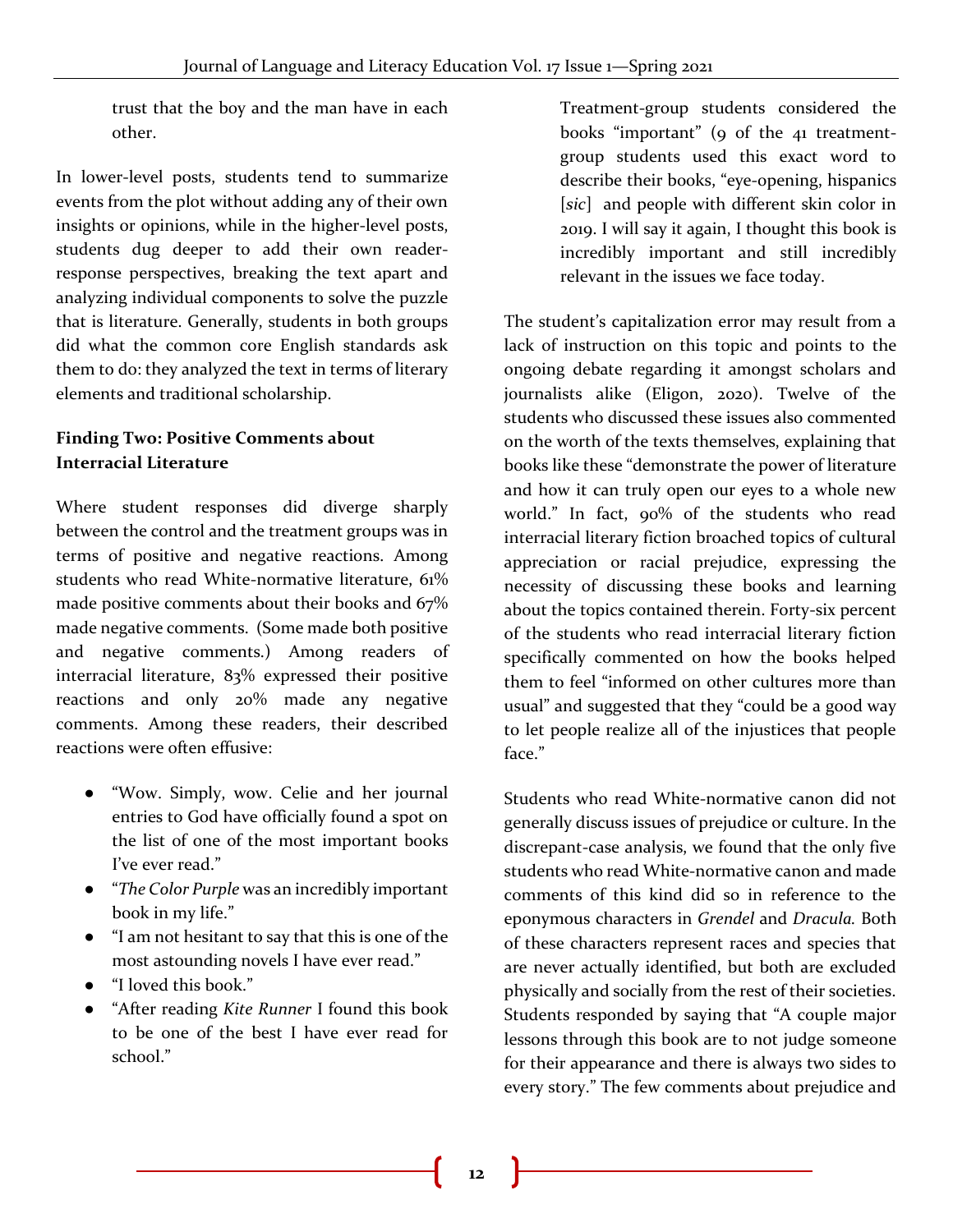culture in the White-normative canon group referred, without exception, to harmful bias directed at a character with physical differences who was excluded from the dominant class in his society.

The students who read the White-normative literature were not the only ones less likely to comment on cultural or racial issues; interestingly, White students who read the interracial literary fiction in subgroups that contained non-White classmates were also less likely to broach these topics. In these cases, group effect or intergroup anxiety may

have had an impact—while 90% of the students who read interracial literary fiction did eventually discuss issues of race and culture, only 29% of those in heterogeneous groups did so before another group member raised the topic. Two of those who did buttressed their comments with reflections on their own ignorance: "However, I do acknowledge that I am judging all these events through my own perspective, from a different culture centuries later" and "which most people at [our school] don't get, because we are mostly white kids who have lived here our

**"Rather than recognizing that many of the same issues experienced by the characters on the page still exist in modern American society, students commented on how fortunate they were to live in a society where those issues do not occur, engaging in distancing contextualization that removed themselves from the societies represented."** 

whole lives." Conversely, 81% of those students who discussed their interracial literary fiction with homogeneous, entirely White groups introduced the idea in their initial posts. The students in the homogeneous groups may not have demonstrated the increased prejudice Vorauer and Sasaki (2009) found in expecting interactions with interracial group members, but they may have still felt anxiety about discussing this topic with outgroup classmates (Crisp & Turner, 2009).

# **Finding Four: Patterns of Contextualizing Interracial Literature**

Though students who read interracial literature were more likely to generalize the discriminatory issues in their texts, commenting on their universal applications, they were also more likely to distance themselves from the texts through contextualization. Students who read interracial literature were about five times as likely (21 of 41 treatment-group students employed distancing contextualization as compared to 4 of 36 control-group students) to discuss their

> beliefs that the plot events occurred because of the setting in which they took place, making comments such as,

> When I first began to think about what I had just read, my initial feeling was an overall sense of luck and appreciation for the country I live in and grew up in. It was stunning to observe all of the events these children faced throughout their lives in Afghanistan.

> Students described these reflections despite the fact that the settings in the Whitenormative literature were just

as or more diverse than those in the interracial (Control: another planet in the future, an unstated country after an apocalyptic event, 19th century Romania; Treatment: 19th and 20th century Nigeria, 20th century Afghanistan, 20th century United States, an unidentified time in an imaginary country based on Colombia). Additionally, those students who discussed the setting in a contextualizing fashion for the interracial literature were more likely to do so to in a manner that dissociated themselves from the issues, as opposed to those students who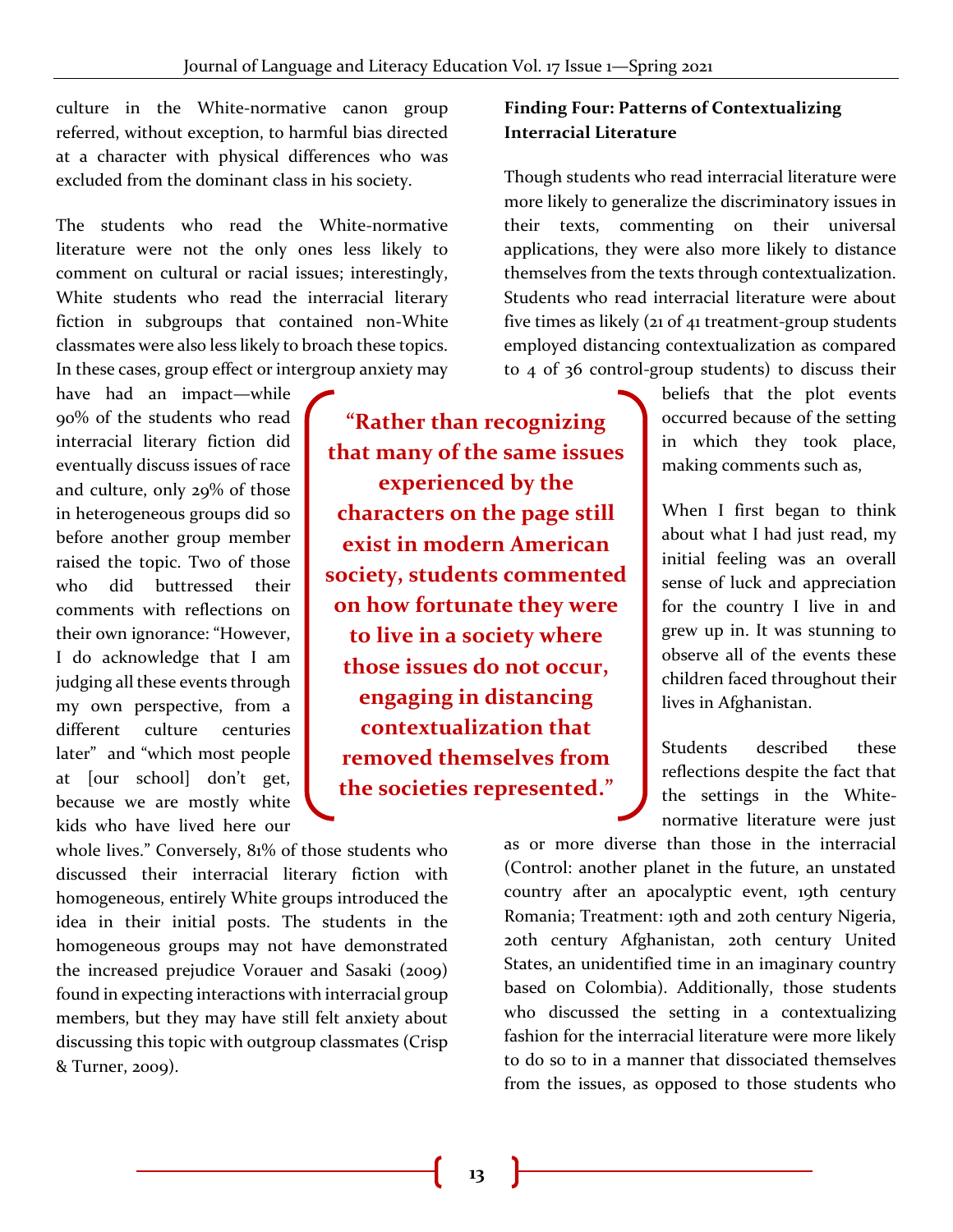#### **Discussion**

discussed the setting in a contextualizing manner in the White-normative literature, who were more likely to do so in a neutral or empathizing way: "The boy has only ever known the apocalypse, and for most of his life he has only known his Papa's apathetic view of other humans. I wonder who the boy would be . . . after having been nurtured on such misery."

Though they described being able to empathize with and connect to the characters in the interracial literature, students did not comment on the idea that the problems the characters faced might surmount the times and places in which the characters lived. Indeed, while students never questioned whether Grendel's struggles derived from norms in sixthcentury Scandinavia, they frequently ascribed the slurs Hassan faced in Afghanistan or the restrictions Celie bucked in the American South to be products of their time and place: "Not only African-American women, but all women during this time were extremely mistreated and the book displays that women all over were not allowed an education or jobs like women are now." In fact, six of those same students who contextualized the settings in the interracial literature also remarked on the auspiciousness of their current settings, declaring ideas such as, "I believe that it is important to recognize how fortunate we are to live where we do and have what we have." Thus, rather than recognizing that many of the same issues experienced by the characters on the page still exist in modern American society, students commented on how fortunate they were to live in a society where those issues do not occur, engaging in distancing contextualization that removed themselves from the societies represented in the interracial texts in a manner in which students did not for the Whitenormative texts.

The White high school students who read interracial literary fiction experienced their texts in some of the same ways as their peers experienced their Whitenormative canon, but they also went a step further. Where all students discussed those concepts outlined in the Common Core English standards, delving into symbolism, theme, characterization, and the like (and, in too many cases, summary), and students in both groups were able to connect with the characters on the pages, the students in the interracial literary fiction groups also discussed issues of discrimination and prejudice. Students explored these topics independent of direct teacher intervention, which may have in part led to the distancing contextualization that sometimes occurred. Without direction, students may not have seen the connections between the issues characters experienced in the texts and the issues so many people experience in the world today. Were students to read these books in class, teachers might be able to guide students to better see how such problems still exist in modern American society. In these conversations, with or without teacher intervention, students who read interracial literary fiction were able to wrestle with issues of discrimination and prejudice in a manner that may have allowed less anxiety and unease. Moreover, students were able to connect and imagine contact with intergroup characters in the same manner they were able to do so with ingroup characters. This imagined contact may in turn lead to less prejudice and more ethnocultural empathy, as many of these same students demonstrated quantitatively in the broader study from which these qualitative findings were drawn. In places where direct intergroup contact is difficult, the imagined contact of reading interracial literary fiction may allow students to connect with people unlike those physically around them.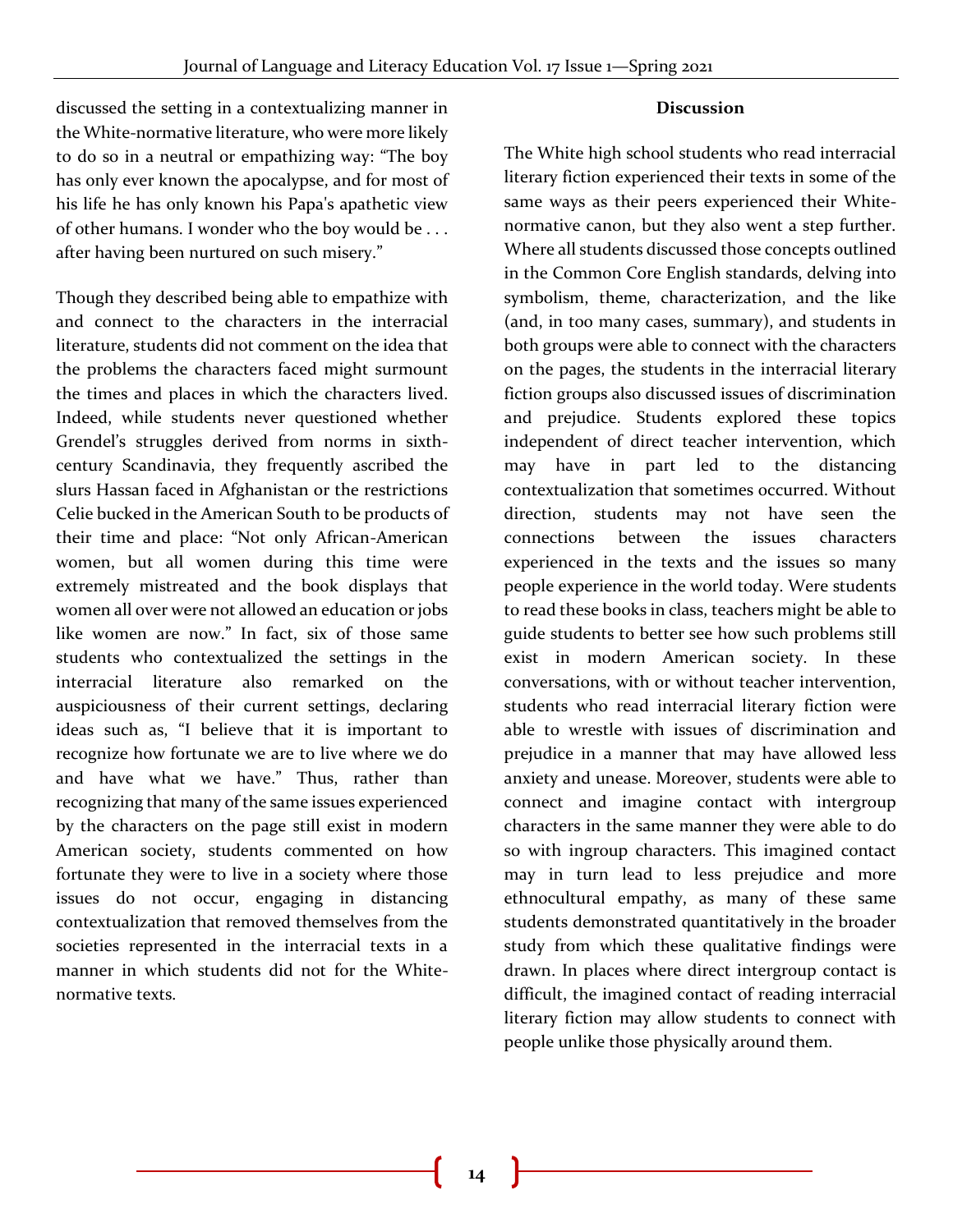Despite recent efforts, the curriculum continues to be a White-normative place; the NYC Coalition for Educational Justice (2020) found that 84% of the books used in the curricula it reviewed were by White authors, a Massachusetts review found that 80% of the recommended history readings were by White writers (Washington, 2018), and publisher Lee & Low reports that 87% of children's literature published in the past twenty-four years is by White novelists (Anderson, 2019). This study reiterates the necessity of maintaining inclusion of multicultural literature, and, indeed, calls for more: one text was capable of prompting significant reflection from students; many texts may increase that effect. One author or character may be explained away as exceptional, in

the same way some people with implicit biases announce their Black friendships or make peace with the election of Barack Obama (Carter & Dowe, 2015). Many texts, however, might create more three-dimensional, humanized images that derail the problem of Adichie's (2009) single story. Instead of imagining only the twodimensional impoverished, crime-ridden images the media

tend to present of non-White people (Adams & Stevenson, 2012), students who read many stories of all people of color may individualize their reactions to interracial persons, thus seeing them as discrete human beings with wide-ranging histories and personalities (Adichie, 2009). While people often focus on the "mirrors" that representation can effect for non-White students, there is also great value in the "windows" that allow people to see lives of people unlike themselves (Anderson, 2019; Sims-Bishop, 1990). Therefore, literature chosen for inclusion in the English curriculum that better reflects the demographics of the world would be beneficial for all students.

**"Every time we select a book to teach in our high school English classes, we choose a voice to share. When that viewpoint consistently represents one class of people, students come to accept that point of view as valuable."** 

Finally, it cannot be overlooked that students simply seemed to enjoy multicultural literary fiction. Not only did more (more than 10% more) students selfreport completing half or more of their assigned interracial readings than the White-normative canon, but they also effusively discussed enjoying the books. If books can grant readers opportunities to experience imagined contact and narrative empathy, it is imperative that students are motivated to actually read them.

There are some limitations to this research. Many of the students who read and discussed the multicultural literature also commented positively on the presentations of women in the texts, but the few

> times readers of the Whitenormative canon mentioned gender, it was usually negative. Thus, gender may have played a role in students' responses to the literature. Additionally, the study only explored the responses of White students from a high-achieving, majority-White,

socioeconomically affluent school district in southeastern Pennsylvania. These results may

be different in other locations, including those with less proficient readers, or greater diversity, particularly considering the research about achievement gaps in online learning. Finally, the study scrutinized students' responses to the introduction of one interracial text to the curriculum; as such, two opposite results may have occurred: a novelty effect may have influenced the reactions, or students may have only tapped the surface of the full possibility of multiple exposures to multicultural literature. Future studies might explore the effect of a true quilting of voices within the English curriculum, and they might include other textual options to disrupt any possible impact of one story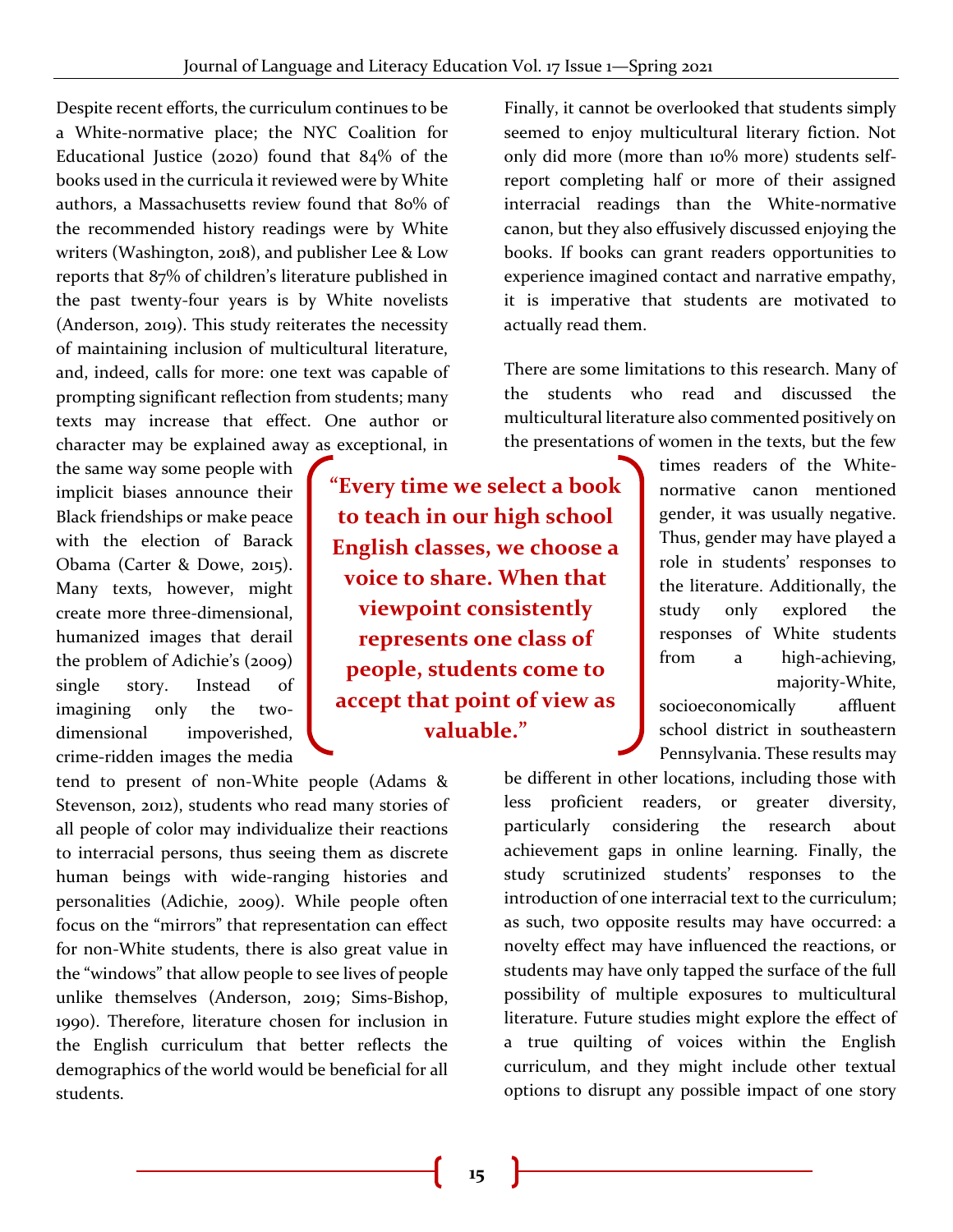being inherently more engaging than another, independent of the racial identities of the characters.

This study was unique in that it explored the role of interracial literary fiction and students' online discussions independent of direct teacher intervention on White high school students' ethnocultural empathy. In this investigation, the books and the discussions were the vehicles for students' critical reflection. Even without direction, the students who read interracial literary fiction still connected and empathized with people who look, live, and act differently than they do. They were able to imagine contact with people with whom they might not otherwise have interacted, and they discussed topics that might be sensitive in other contexts. The study adds to the literature because it shows that simply reading and discussing interracial literary fiction has strong affective outcomes for White high school students.

This study suggests several implications for future research. First, these findings raise the need for longitudinal research on the impact of interracial literary fiction. Is there a novelty effect, or would reading more stories with more voices lead to greater discussion and more narrative empathy? Would those effects translate into real-world interactions through the imagined intergroup contact? Would the attitudinal changes last or would they decay? Second, there is a need for future research on the role of gender, sexuality, socioeconomics, ableism, or other aspects of diversity in affective responses to texts. Finally, researchers might explore how in-class discussions of the texts might prompt similar or dissimilar responses to the literature. Teacher

intervention or the visibility of classmate reactions may impact students' responses, particularly considering the anxiety that may correspond with discussions of discrimination and prejudice.

#### **Conclusion**

Every time we select a book to teach in our high school English classes, we choose a voice to share. When that viewpoint consistently represents one class of people, students come to accept that point of view as valuable (Herrnstein Smith, 1988). When that perspective matches the one repeatedly shared through the news, movies, politics, and de facto segregation, children may be limited in their understanding of the world. Interracial literary fiction allows teachers the ability to share other voices and other perspectives in contexts that may otherwise be restrictive. While teachers may require training to better enable them to teach interracial literature independent of the White gaze (Morrison, 1992), this study revealed that students broach critical topics even when reading and discussing the texts without direct teacher intervention. These texts grant students the ability to discuss the elements of academic education, but to go a step further as well. Not only can they connect with the characters on the page, but they may also be able to empathize with people of other races, wrestle with issues of discrimination and prejudice, consider the universality of the challenges the characters face, and enjoy reading. Interracial literary fiction offers teachers and curriculum writers the opportunity to effect real change in the world simply by granting students the chance to step into the pages of a different kind of book.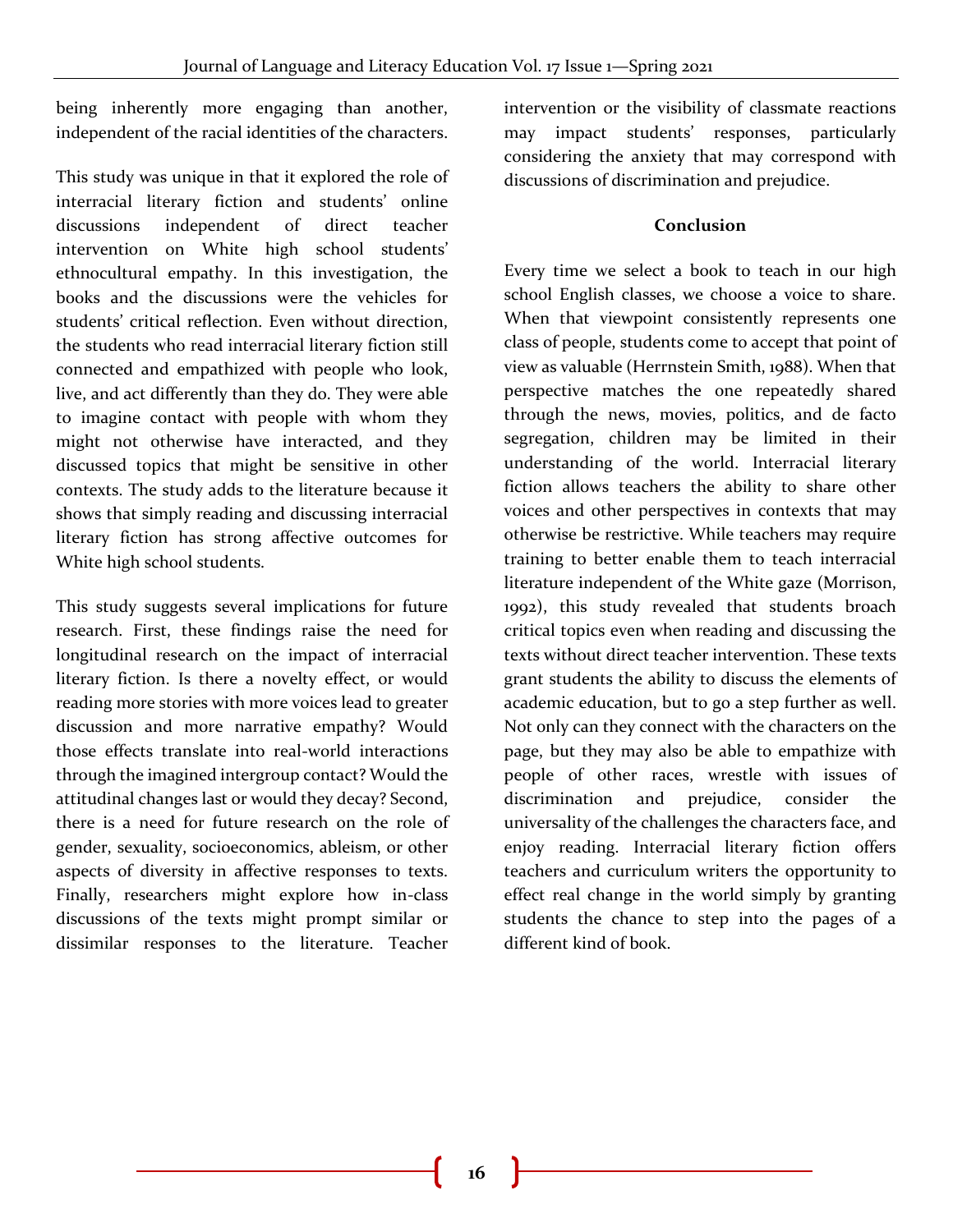#### **References**

- Adams, V. N. & Stevenson, Jr, H. C. (2012). Media socialization, Black media images, and Black adolescent identity. In Slaughter-Defoe (Ed.), Racial Stereotyping and Child Development (pp. 28-46). Karger Publishers.
- Adichie, C. (2009, Oct). The danger of a single story [video]. TED Conferences. https://www.youtube.com/watch?v=D9Ihs241zeg
- Anderson, J. (2019, Fall). *Hooked on classics*. Harvard Ed. Magazine*.*  https://www.gse.harvard.edu/news/ed/19/08/hooked-classics
- Arnold, M. (1869). Culture and anarchy: An essay in political and social criticism. Smith, Elder & Co.
- Bal, P. M. & Veltkamp, M. (2013). How does fiction reading influence empathy? An experimental investigation on the role of emotional transportation. PLoS ONE, 8(1), e55341. https://doi.org/10.371/journal.pone.055341.
- Bandura, A. (1977). Social Learning Theory. Prentice Hall.
- Baum, S. & McPherson, M. (2019). The human factor: The promise and limits of online education. Daedalus, 148(4), 235-254.
- Beaufort, A. (2016). Reflection: The metacognitive move towards transfer or learning. In K. B. Yancey (Ed.), A Rhetoric of Reflection (pp. 23-41). University Press of Colorado.
- Blanchard, F. A., Crandell, C. S., Brigham, J. C., & Vaughn, L. A. (1994). Condemning and condoning racism: A social context approach to interracial settings. Journal of Applied Psychology, 79(6), 993-997.
- Blocker, H. S., & McIntosh, D. N. (2017). Not all outgroups are equal: Group type may influence group effect on matching behavior. Journal of Nonverbal Behavior, 41, 395-417.
- Bloom, H. (1994). The western canon. Riverhead.
- Boeije, H. (2010). Analysis in qualitative research. Sage.
- Bowen, G. A. (2009). Document analysis as a qualitative research method. Qualitative Research Journal, 9(2), 27- 40. doi:10.3316/QRI0902027
- Brambilla, M., Ravenna, M., & Hewstone, M. (2012). Changing stereotype content through mental imagery: Imagining intergroup contact promotes stereotype change. Group Processes & Intergroup Relations, 15(3), 305-315. doi:10.1177/1368430211427574
- Brauer, M., Judd, C. M., & Jacquelin, V. (2001). The communication of social stereotypes: The effects of group discussion and information distribution on stereotypic appraisals. Journal of Personality and Social Psychology,  $81(3)$ ,  $463-475$ .
- Carter, N. M. & Dowe, P. F. (2015). The racial exceptionalism of Barack Obama. *Journal of African American Studies,* 19(2), 105-119.
- Charmaz, K. (2008). Grounded theory. In J. A. Smith (Ed.), Qualitative psychology: A practical guide to research methods (2nd ed., pp. 81-110). Sage.
- Creamer, E. G. (2018). An introduction to fully integrated mixed methods. SAGE.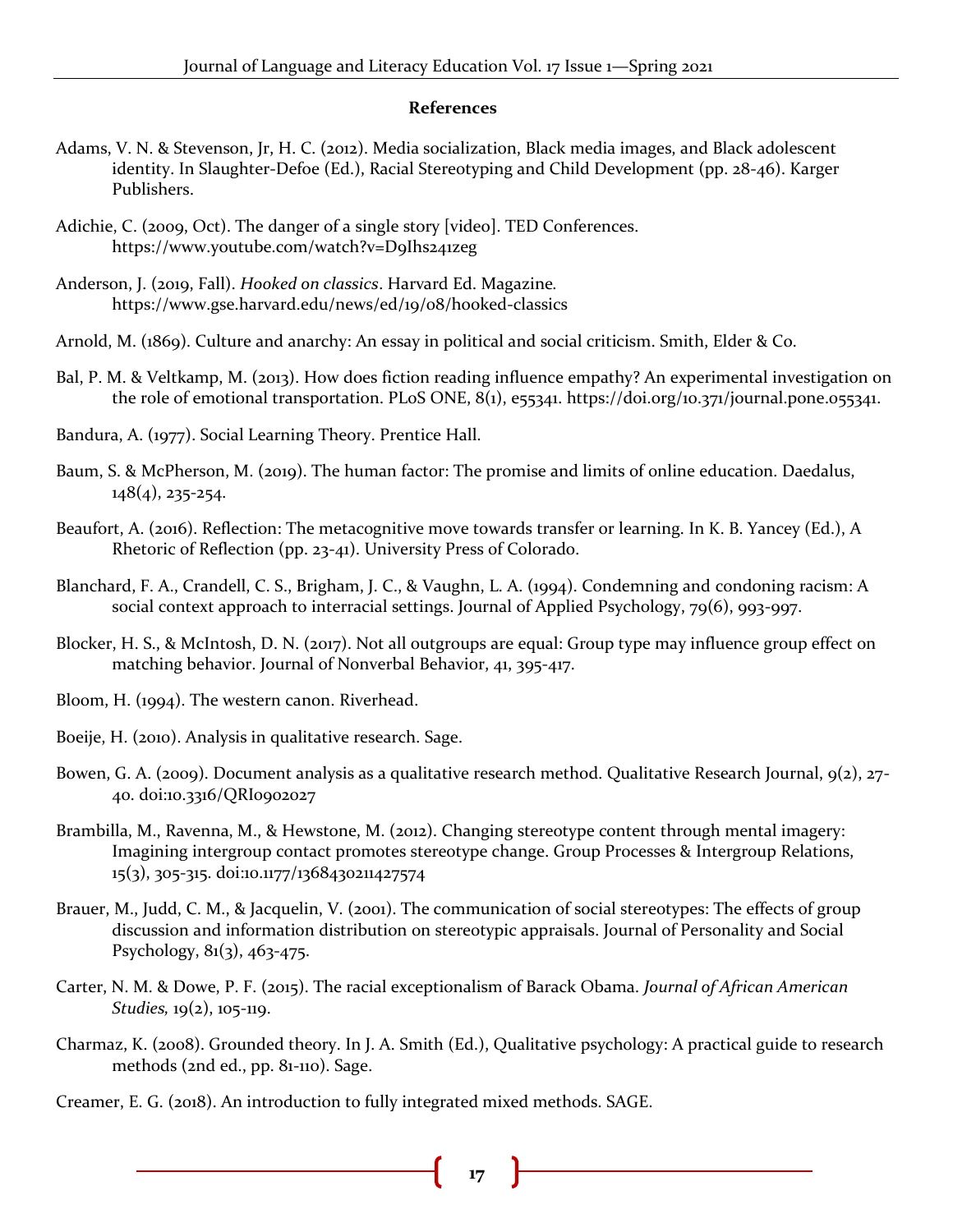Creswell, J. & Plano Clark, V. L. (2017). Designing and conducting mixed methods research (3rd ed). SAGE.

- Crisp, R. J., & Turner, R. N. (2009). Can imagined interactions produce positive perceptions? Reducing prejudice through simulated social contact. American Psychologist, 64(4), 231-240. doi:10.1037/a0014718
- Daley, C. E., & Onweugbuzie, A. J. (2010). Attributions toward violence of male juvenile delinquents: A concurrent mixed method analysis. Journal of Psychology, 144(6), 549-570.
- Dewey, J. (1933). How we think: A restatement of the relation of reflective thinking to the educative process. Heath & Co Publishers.
- Dubrovsky, V. J., Kiesler, S., & Sethna, B. N. (2009). The Equalization Phenomenon: Status effects in computermediated and face-to-face decision-making groups. Human-Computer Interaction, 6(2), 119-146.
- Eisner, E. W. (2002). The educational imagination: On the design and evaluation of school programs. Prentice Hall.
- Eligon, J. (2020, June 26). A Debate Over Identity and Race Asks, Are African-Americans 'Black' or 'black'? *The New York Times.* https://www.nytimes.com/2020/06/26/us/black-african-american-style-debate.html
- Erikson, E. (1993). Childhood and Society. W. W. Norton & Company.
- Findora, J. (2020). The impact of interracial literary fiction on intergroup empathy: A mixed-methods study of White high school students. (Dissertation, Lehigh University). ProQuest.
- Fish, S. (1970). Literature in the reader: Affective stylistics. New Literary History, 2(1), 123-162.
- Gerrig, R. J. (1993). Experiencing narrative worlds. Yale University Press.
- Gilbert, P. K. & Dabbagh, N. (2005). How to structure online discussions for meaningful discourse: A case study. British Journal of Educational Technology, 36(1), 5-18.
- Glaser, B., & Strauss, A. (1967). The discovery of Grounded Theory: Strategies for qualitative research. Sociology Press.
- Glesne, C. (2011). Becoming qualitative researchers: An introduction (4th ed.). Pearson Education.
- Gutiérrez, K. D. (2008). Developing a sociocritical literacy in the third space. *Reading Research Quarterly,* 43(2), 148-164.
- Hakemulder, J. (2000). The moral laboratory: Experiments examining the effects of reading literature on social perception and moral self-concept. John Benjamins Publishing Co.

Hammond, M. M. (2014). Empathy and the psychology of Literary Modernism. Edinburgh University Press.

Harris, R. J. (2004). A cognitive psychology of mass communication. Erlbaum.

- Harwood, J., Paolini, S., Joyce, N., Rubin, M., & Arroyo, A. (2011). Secondary transfer effects from imagined contact: Group similarity affects the generalization gradient. British Journal of Social Psychology, 50, 180- 189.
- Haslem, L. (1998). Is teaching the literature of Western culture inconsistent with valuing diversity? Profession, 117-130.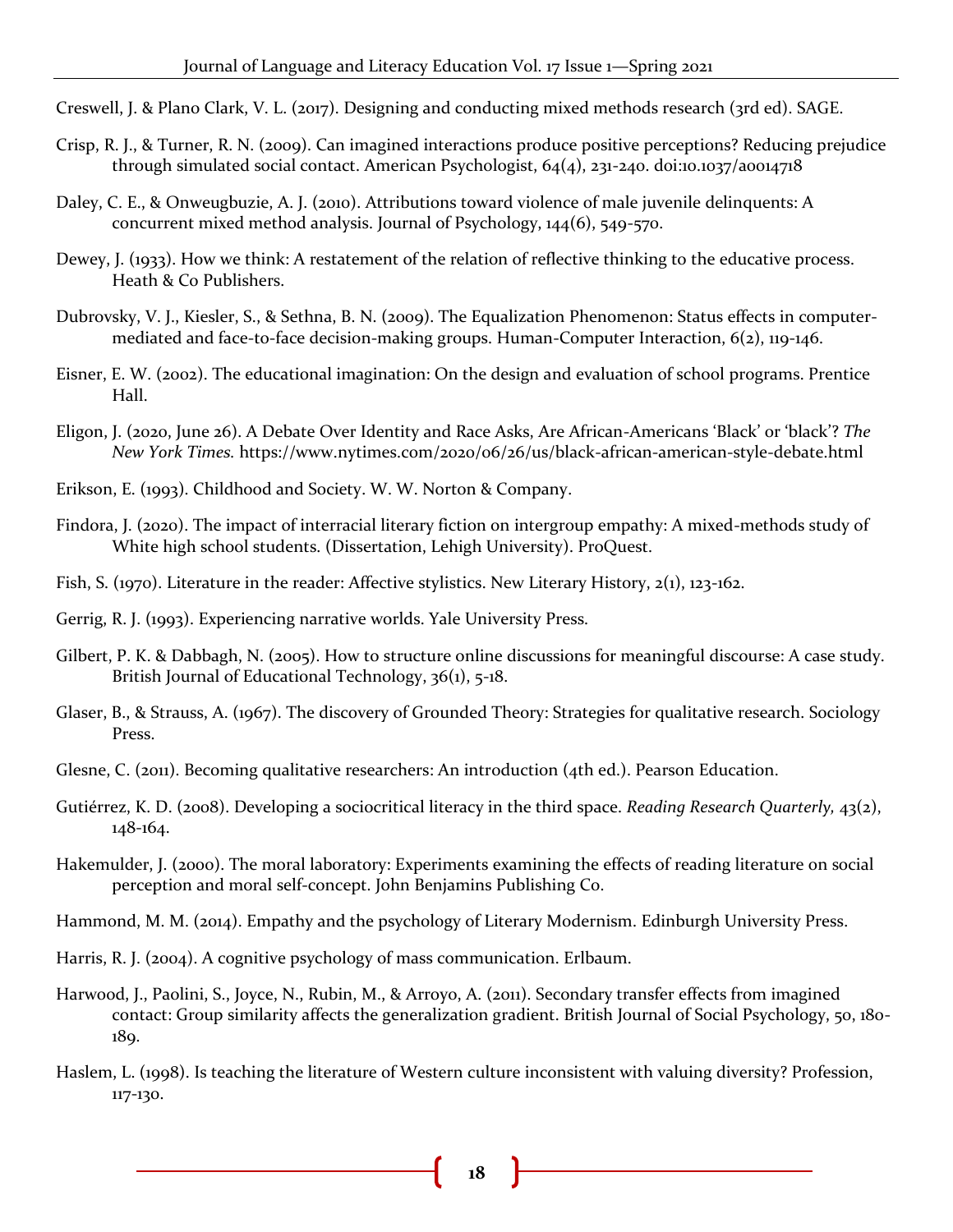- Herrnstein Smith, B. (1998). Contingencies of value: Alternative perspectives for critical theory. Harvard University Press.
- Hoffman, M. (2000). Empathy and moral development: Implications for caring and justice. Cambridge University Press.
- Husnu, S., & Crisp, R.J. (2010). Imagined intergroup contact: A new technique for encouraging greater interethnic contact in Cyprus. Peace and Conflict: Journal of Peace Psychology, 16(1), 97-108.
- Igartua, J. & Vega, J. (2015). "Identification with characters and cognitive processes in entertainment-education interventions through audiovisual fiction," Mass Communication Division of the International Communication Association 65th Annual Conference, San Juan, Puerto Rico, May 2015.
- Johnson, S. (1765). Mr. Johnson's preface to his edition of Shakespeare's plays. Kessinger Publishing, LLC.
- Jonassen, D., Davidson, M., Collins, M., Campbell, J., & Bannan Haag, B. (1995). Constructivism and computermediated communication in distance education. American Journal of Distance Education, 9(2), 7-26.
- Keen, S. (2006). A theory of narrative empathy. Narrative,  $14(3)$ , 207-236.
- Keen, S. (2010). Empathy and the Novel. Oxford University Press.
- Kimmel, E. A. (1970). Can children's books change children's attitudes? Educational Leadership, 38, 209-214.
- Kirkland, D. L. (2014). A search past silence: The literacy of young Black men. *Perspectives on Urban Education,* 11, 34-38.
- Lee, H. (2006). To kill a mockingbird. Harper Perennial Modern Classics.
- Mansour, B. E. & Mupinga, D. M. (2019). Students' positive and negative experiences in hybrid and online classes. College Student Journal, 41(1), 242-248.
- Mar, R. A. & Oatley, K. (2008). The function of fiction is the abstraction and simulation of social experience. Perspectives on Psychological Science, 3(3), 173-192.
- McIntyre, K., Paolini, S., & Hewstone, M. (2016). Changing people's views of outgroups through individual-togroup generalisation: Meta-analytic reviews and theoretical considerations. European Review of Social Psychology,  $27(1)$ , 63-115.
- Merriam, S. B., & Tisdell, E. J. (2016). Qualitative research: A guide to design and implementation (4th ed.). Jossey-Bass.
- Mezirow, J. (1990). Fostering critical reflection in adulthood: A guide to transformative and emancipatory learning. Jossey-Bass.
- Miall, D. & Kuiken, D. (2002). A feeling for fiction: becoming what we behold. Poetics, 30, 221-241.
- Mikulecky, L. (1998). Diversity, discussion, and participation: Comparing web-based and campus-based adolescent literature classes. Journal of Adolescent & Adult Literacy, 42(2), 84-97.
- Morrison, T. (1992). Playing in the dark: Whiteness and the literary imagination. Vintage.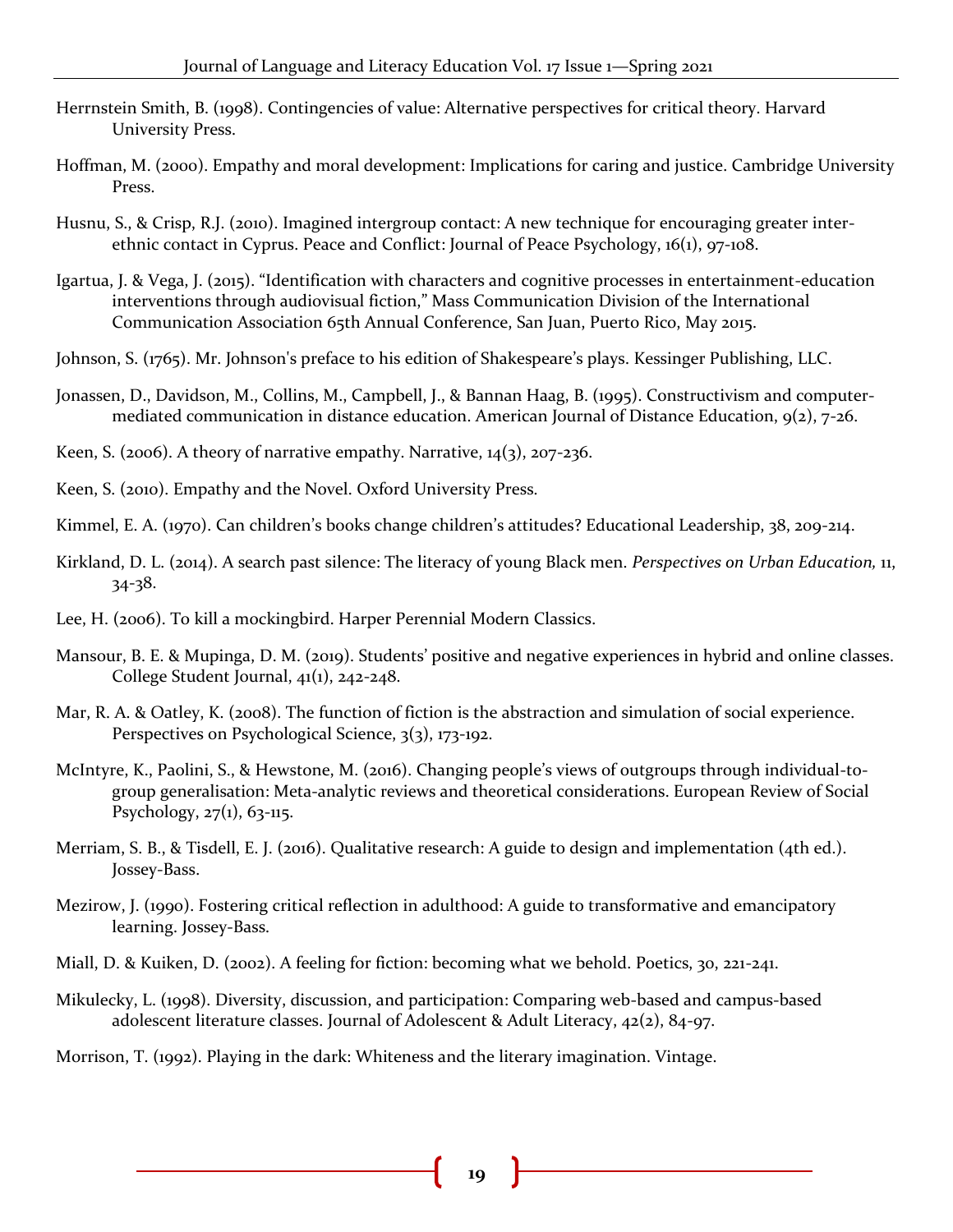National Center for Education Statistics. (2019). *Unionville High School.* 

https://nces.ed.gov/ccd/schoolsearch/school\_detail.asp?Search=1&InstName=unionville&SchoolType=1& SchoolType=2&SchoolType=3&SchoolType=4&SpecificSchlTypes=all&IncGrade=-1&LoGrade=- 1&HiGrade=-1&ID=422421001443

Newton, K. M. (1997). Twentieth-century literary theory. Palgrave.

- Nussbaum, M. (2003). Upheavals of thought: The intelligence of emotions. Cambridge University Press.
- NYC Coalition for Educational Justice. (2020). *Diverse city: White curriculum: The exclusion of people of color from English language arts in NYC schools.* https://www.nyccej.org/wp-content/uploads/2019/12/Diverse-City-White-Curriculum-3.pdf
- Oatley, K. (1994). A taxonomy of emotions of literary response and a theory of identification in fictional narrative. Poetics, 23, 53-74.
- Department of Numbers. (2020). *Pennsylvania Household Income*. Retrieved from https://www.deptofnumbers.com/income/pennsylvania/
- Perkins, D. N. & Salomon, G. (2012). Knowledge to go: A motivational and dispositional view of transfer. *Educational Psychologist, 47*(3)*,* 248-258.
- Pettigrew, T. F. (2009). Secondary transfer effect of contact: Do intergroup contact effects spread to nonconnected outgroups? Social Psychology, 40(2), 55-65.
- Pillow, W. (2003). Confession, catharsis, or cure? Rethinking the uses of reflexivity as methodological power in qualitative research. International Journal of Qualitative Studies in Education, 16(2), 175-196.
- Rorty, R. (1989) Contingency, irony, and solidarity. Cambridge University Press.
- Rosenblatt, L. M. (1964). The poem as event. College English,  $26(2)$ , 123-128.
- Saldaña, J. (2016). The coding manual for qualitative researchers (3rd ed.). Sage.
- Sims-Bishop, R. (1990). Mirrors, windows, and sliding glass doors. *Perspectives: Choosing and Using Books for the Classroom*, 6(3).
- Skerrett, A. (2010). Of literary import: A case of cross-national similarities in the secondary English curriculum in the United States and Canada. *Research in the Teaching of English*, 45, 36-58.
- Standley, F. L. & Standley, N. V. (1970). An experimental use of black literature in a predominantly white university. Research in the Teaching of English, 4(2), 139-148.
- Stark, T. H., Flache, A., Veenstra, R. (2013). Generalization of positive and negative attitudes toward individuals to outgroup attitudes. Personality and Social Psychology Bulletin, 39(5), 608-622.
- Stathi, S., Crisp, R. J., Turner, R. N., West, K., & Birtel, M. (2012). Using mental imagery to promote positive intergroup relations. In D.W. Russel & C.A. Russel (Eds.), The psychology of prejudice: Interdisciplinary perspectives on contemporary issues (pp. 235-250). Nova.
- Suler, J. (2004). The online disinhibition effect. CyberPsychology and Behavior, 7(3), 321-326.